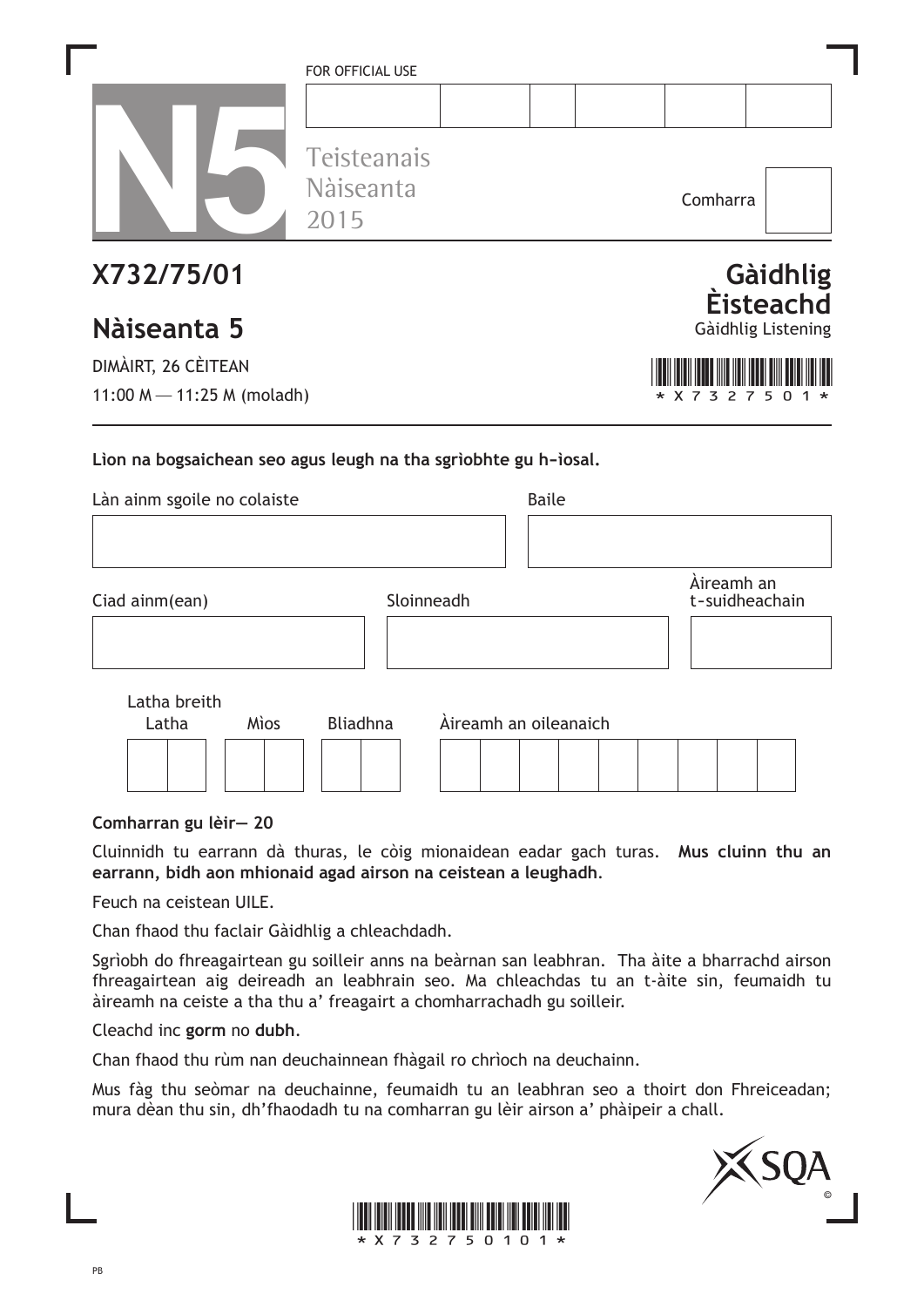|    |                                     | Comharran gu lèir - 20                                                                                                                                      | <b>COMHARRAN</b> |  |  |
|----|-------------------------------------|-------------------------------------------------------------------------------------------------------------------------------------------------------------|------------------|--|--|
| 1. | Dè an coltas a bha air na Ceiltich? |                                                                                                                                                             |                  |  |  |
| 2. |                                     | (a) Cuin a bhiodh na Ceiltich gan dèanamh fhèin grànda?                                                                                                     | 1                |  |  |
|    |                                     | (b) Carson a bhiodh iad a' dèanamh seo?                                                                                                                     | 1                |  |  |
|    |                                     | (c) Ciamar a bhiodh iad a' dèanamh seo?<br>and the control of the control of the control of the control of the control of the control of the control of the | $\overline{2}$   |  |  |
| 3. |                                     | Ciamar a tha fios againn gur e daoine ealanta a bha anns na Ceiltich?                                                                                       | 3                |  |  |
| 4. |                                     | Càit' am faic sinn an-diugh na cumaidhean cruinn air an robh na Ceiltich cho<br>measail?                                                                    | 1                |  |  |
| 5. |                                     | Dè am beachd a bha aig na Ceiltich air na sagartan draoidheil?                                                                                              | 1                |  |  |
|    |                                     |                                                                                                                                                             |                  |  |  |

Ш

*Duilleag a dhà*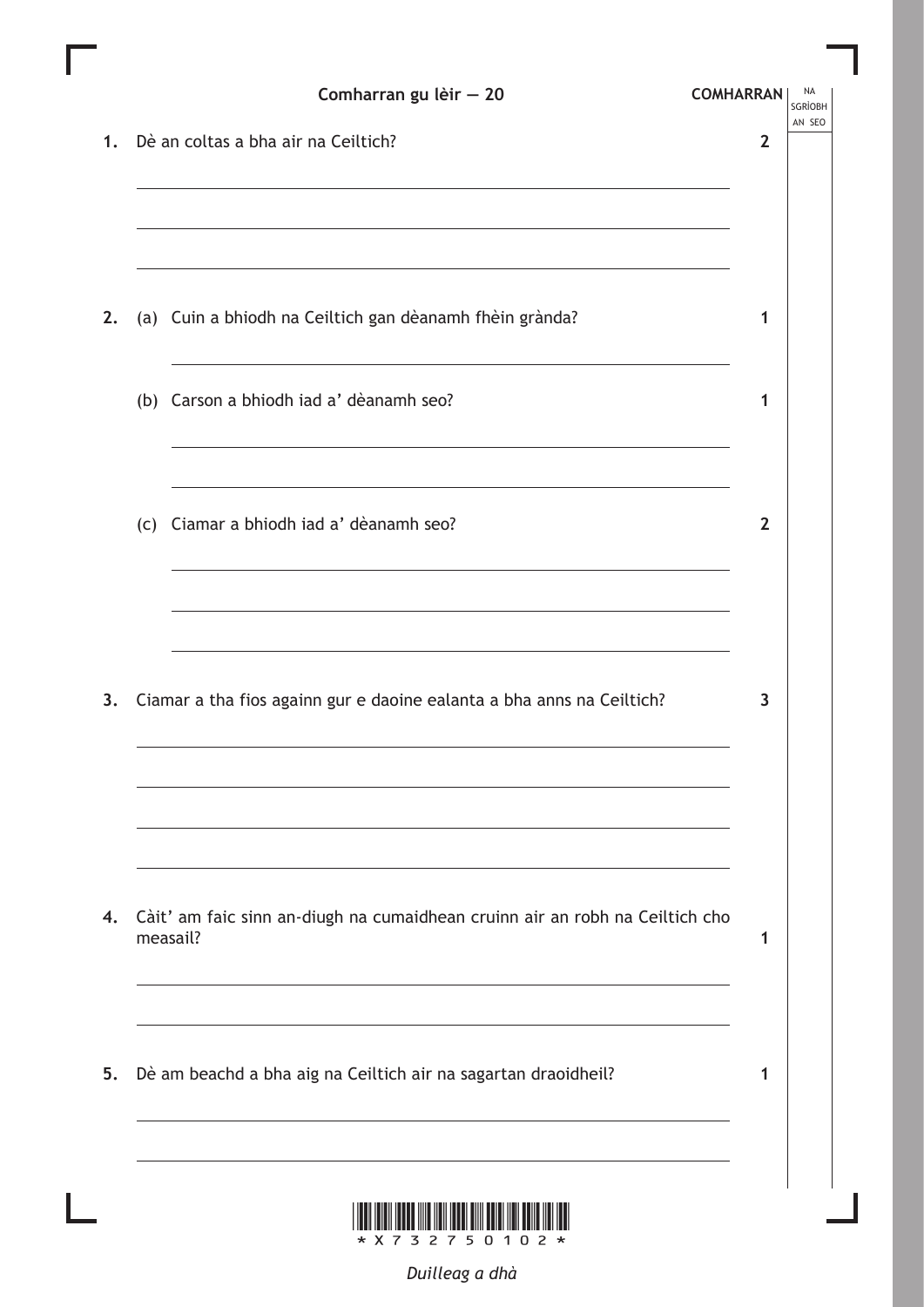| Dè bhiodh na Ceiltich a' dèanamh aig àm sònraichte den bhliadhna?<br>6.<br>1<br>Ainmich dà àite aig a bheil cànan Ceilteach, a rèir na h-earrainne.<br>7.<br>8. Ainmich trì rudan a th' againn an-diugh a thàinig bho na Ceiltich a rèir na<br>h-earrainne.<br>and the control of the control of the control of the control of the control of the control of the control of the<br>Beachdaich air a' phrògram gu lèir.<br>9.<br>(a) Dè am prìomh amas a chanadh tu a bha aig a' phrògram?<br>1<br>(b) A' cleachdadh fianais bhon phrògram, seall dè cho soirbheachail 's a<br>choilean e amas. |  | <b>COMHARRAN</b><br><b>SGRÌOBH</b> |
|------------------------------------------------------------------------------------------------------------------------------------------------------------------------------------------------------------------------------------------------------------------------------------------------------------------------------------------------------------------------------------------------------------------------------------------------------------------------------------------------------------------------------------------------------------------------------------------------|--|------------------------------------|
|                                                                                                                                                                                                                                                                                                                                                                                                                                                                                                                                                                                                |  | AN SEO                             |
|                                                                                                                                                                                                                                                                                                                                                                                                                                                                                                                                                                                                |  | $\mathbf{2}$                       |
|                                                                                                                                                                                                                                                                                                                                                                                                                                                                                                                                                                                                |  | 3                                  |
|                                                                                                                                                                                                                                                                                                                                                                                                                                                                                                                                                                                                |  |                                    |
|                                                                                                                                                                                                                                                                                                                                                                                                                                                                                                                                                                                                |  | $\overline{2}$                     |
|                                                                                                                                                                                                                                                                                                                                                                                                                                                                                                                                                                                                |  |                                    |
| [CRÌOCH A' PHÀIPEIR]                                                                                                                                                                                                                                                                                                                                                                                                                                                                                                                                                                           |  |                                    |

*Duilleag a trì*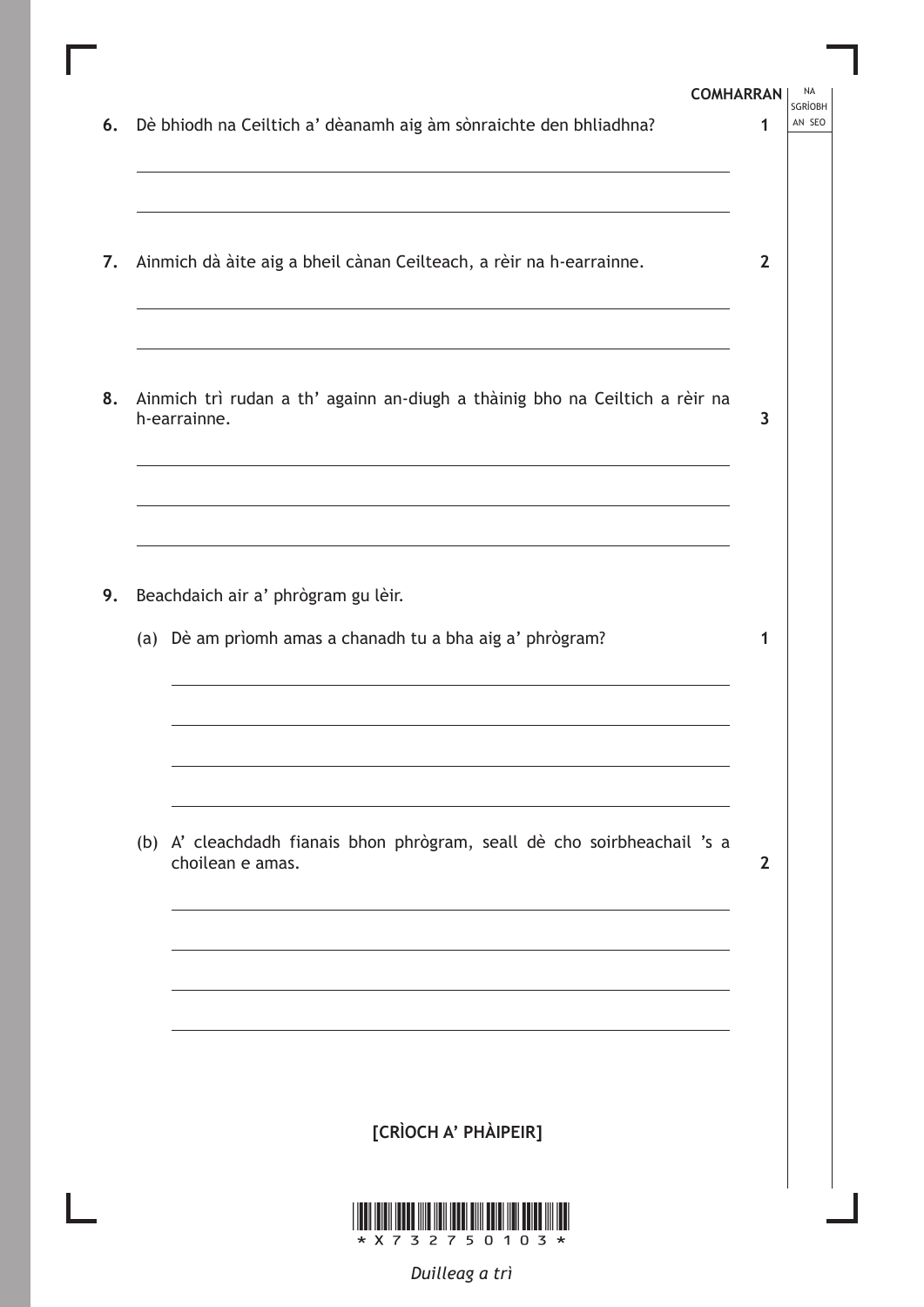### **COMHARRAN** SGRÌOBH ÀITE A BHARRACHD AIRSON FHREAGAIRTEAN AN SEO



Duilleag a ceithir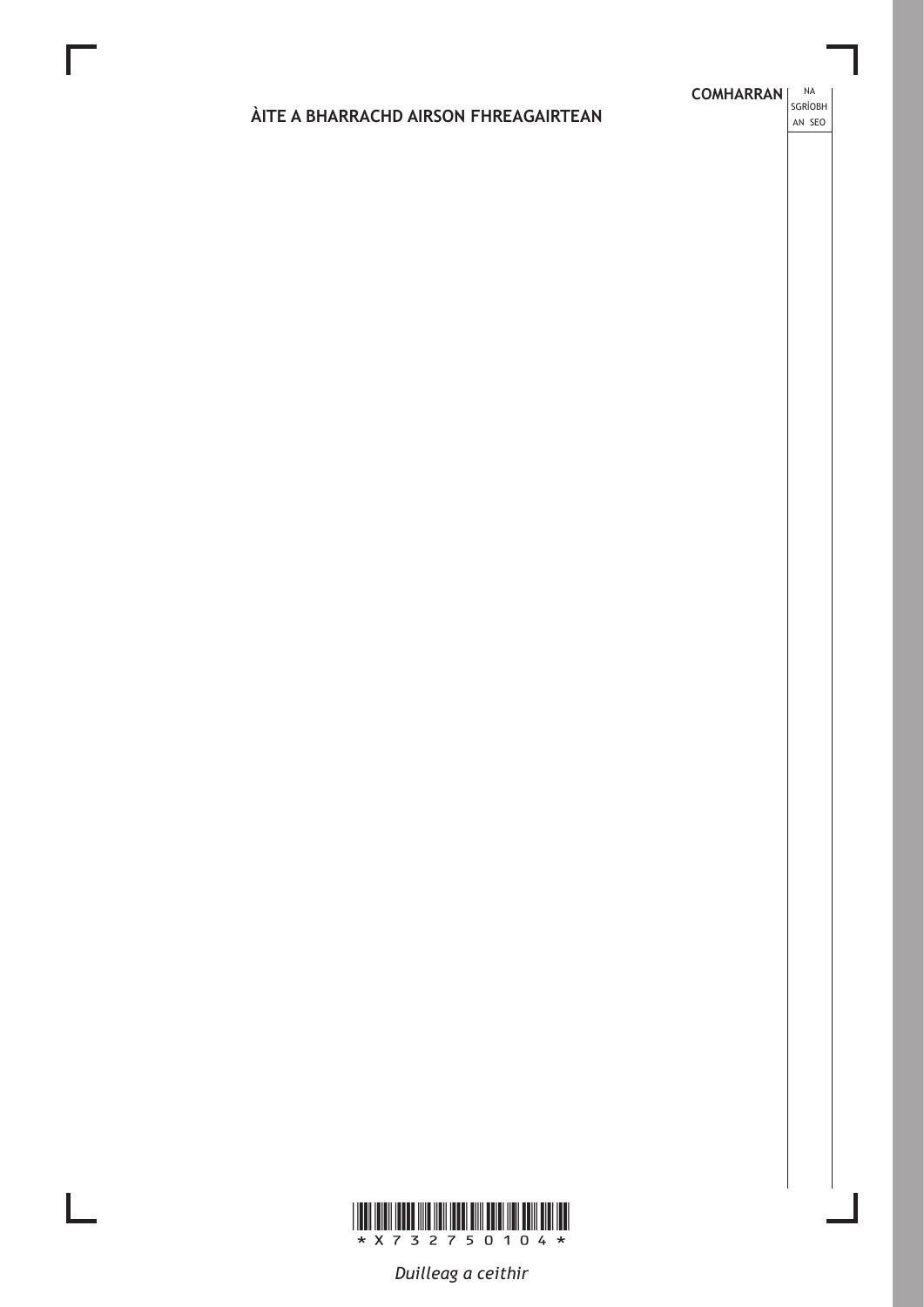# **COMHARRAN** SGRÌOBH ÀITE A BHARRACHD AIRSON FHREAGAIRTEAN AN SEO



Duilleag a coig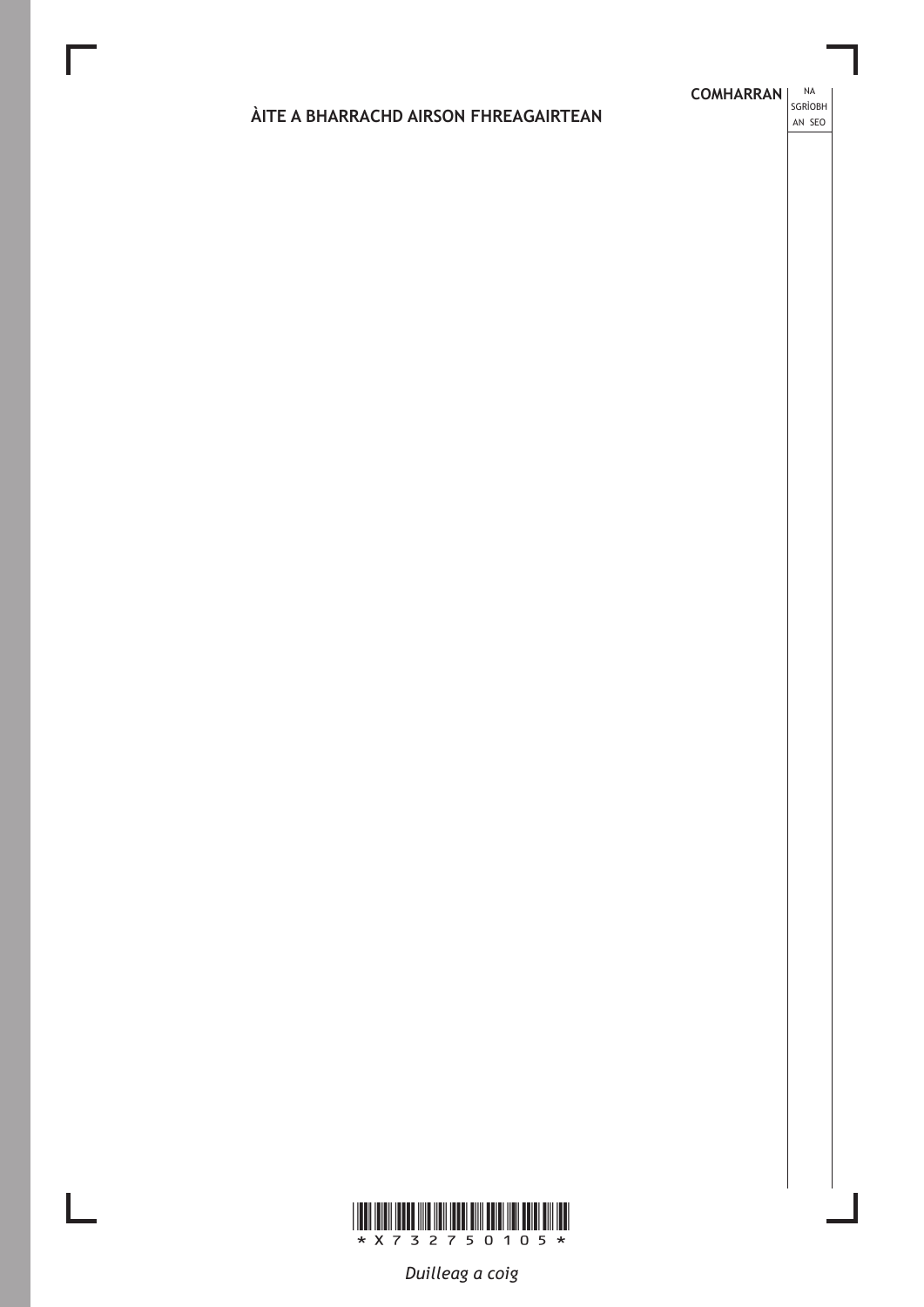## **COMHARRAN** SGRÌOBH ÀITE A BHARRACHD AIRSON FHREAGAIRTEAN AN SEO



Duilleag a sia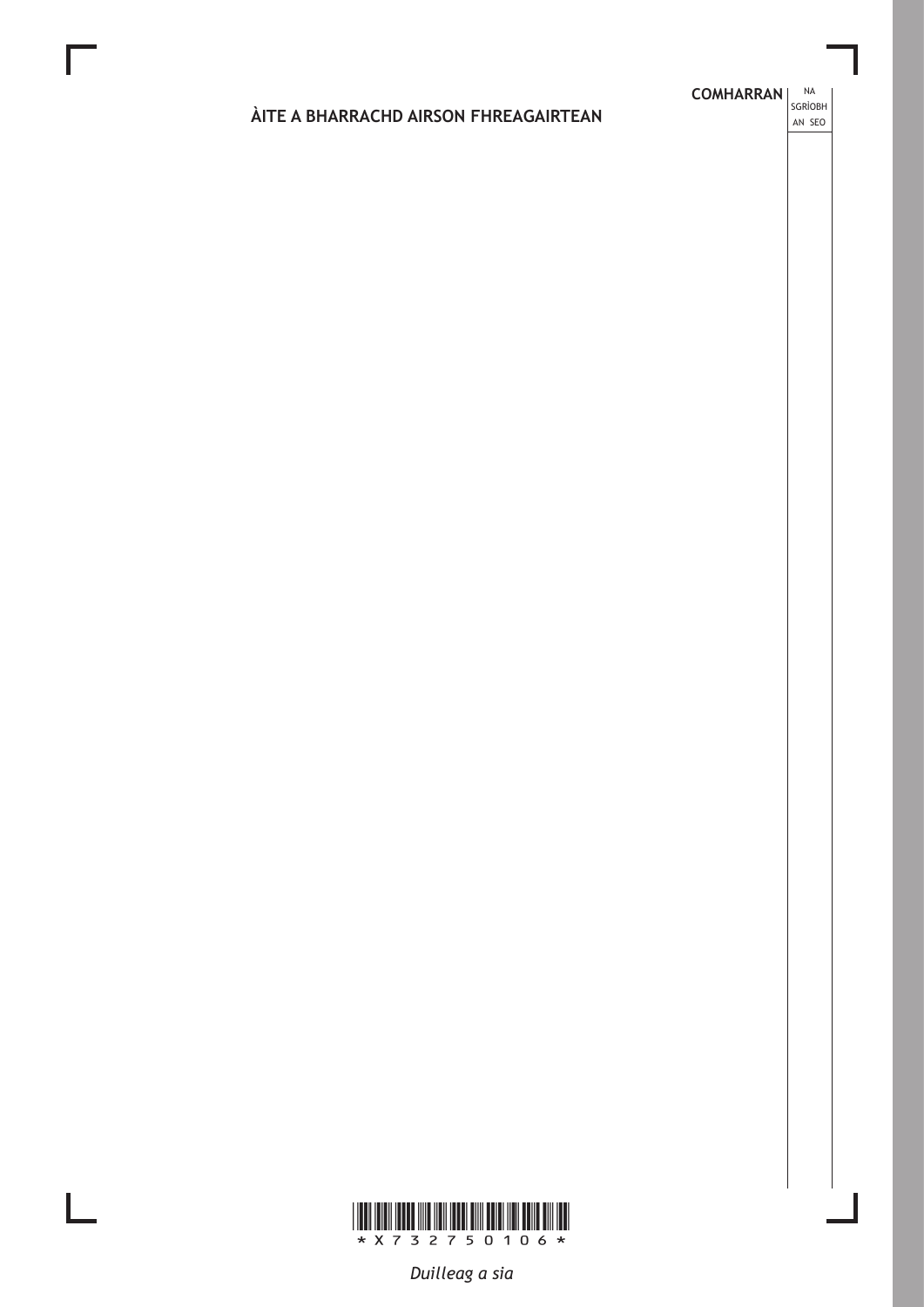[DUILLEAG BHÀN]

NA SGRÌOBH AIR AN DUILLEIG SEO



 $\overline{\phantom{a}}$ 

L

Duilleag a seachd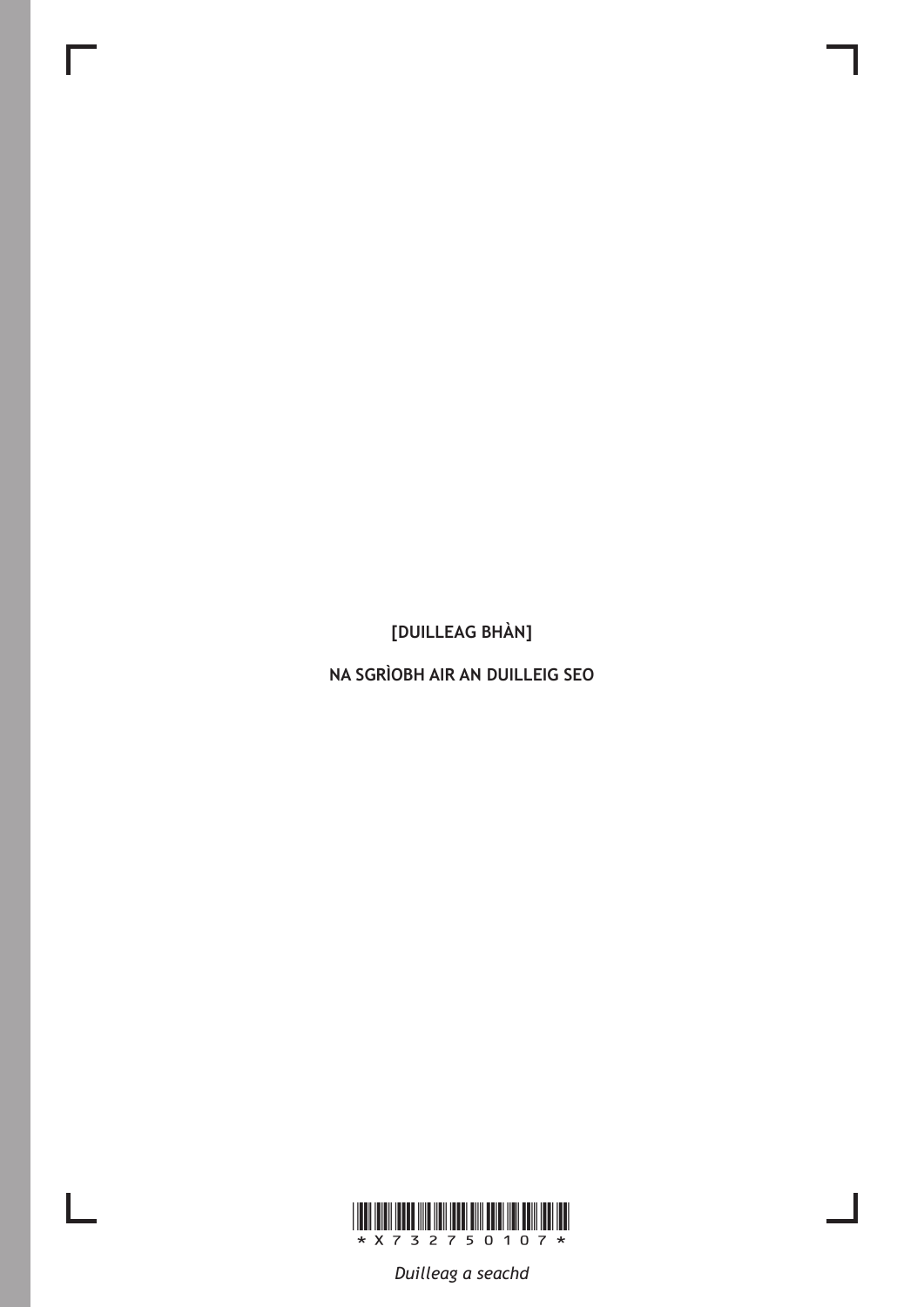[DUILLEAG BHÀN]

NA SGRÌOBH AIR AN DUILLEIG SEO



 $\mathbf{L}$ 

Duilleag a h-ochd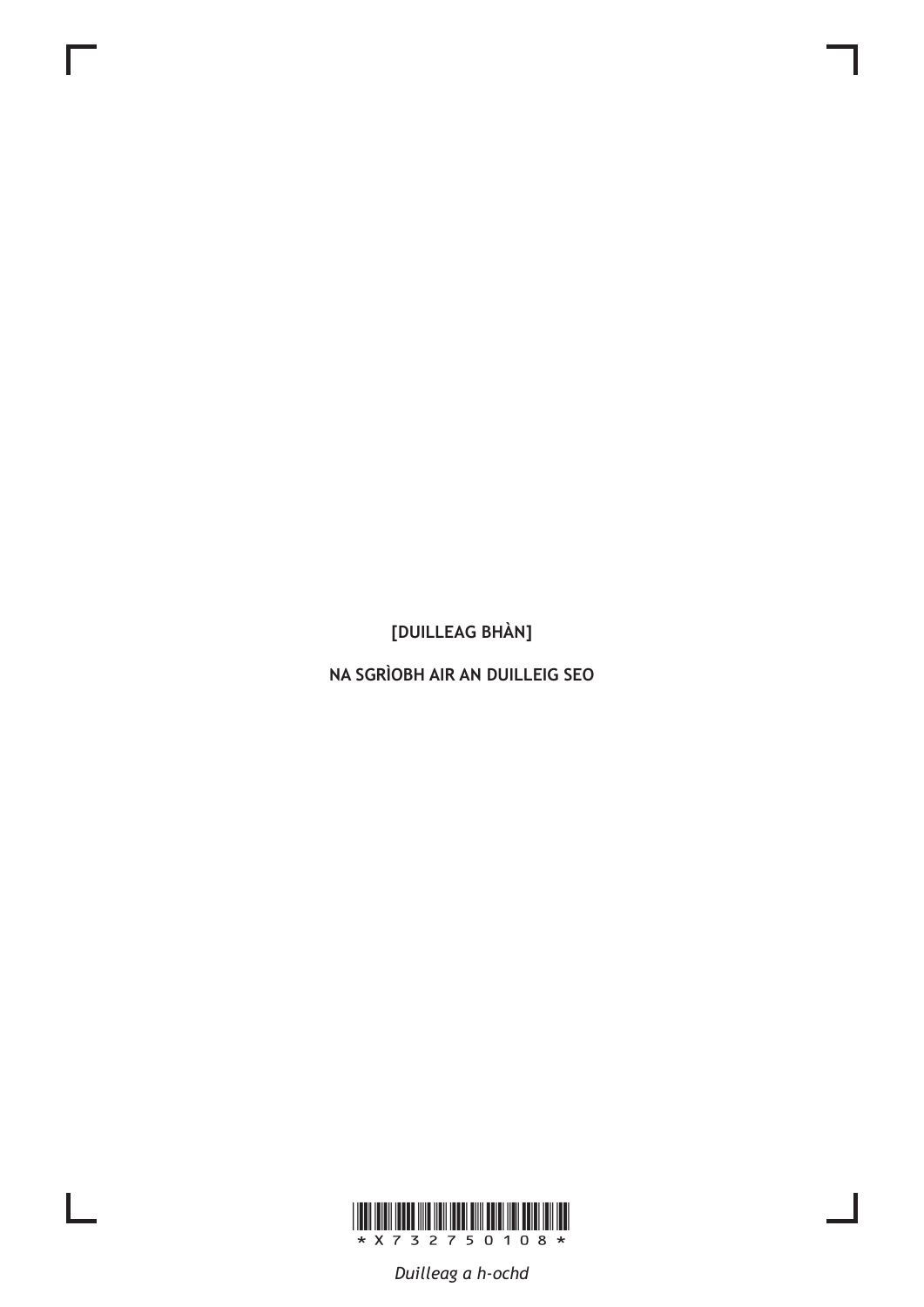

### **Nàiseanta 5**

DIMÀIRT, 26 CÈITEAN 11:00 M—11:25 M (moladh)

**X732/75/11 Gàidhlig Earrann Èisteachd** Gàidhlig Listening Transcript

### **Chan fhaod oileanach sam bith am pàipear seo fhaicinn.**

Ri fhosgladh leis an tidsear mur a h-eil na disc ag obair neo far a bheil cead air a thoirt seachad ro laimh leis an SQA airson an stuth a leughadh ris na tagraichean aig a bheil feumalachdan sònraichte.

### **This paper must not be seen by any candidate.**

The material overleaf is provided for use in an emergency only (eg the recording or equipment proving faulty) or where permission has been given in advance by SQA for the material to be read to candidates with additional support needs. The material must be read exactly as printed.



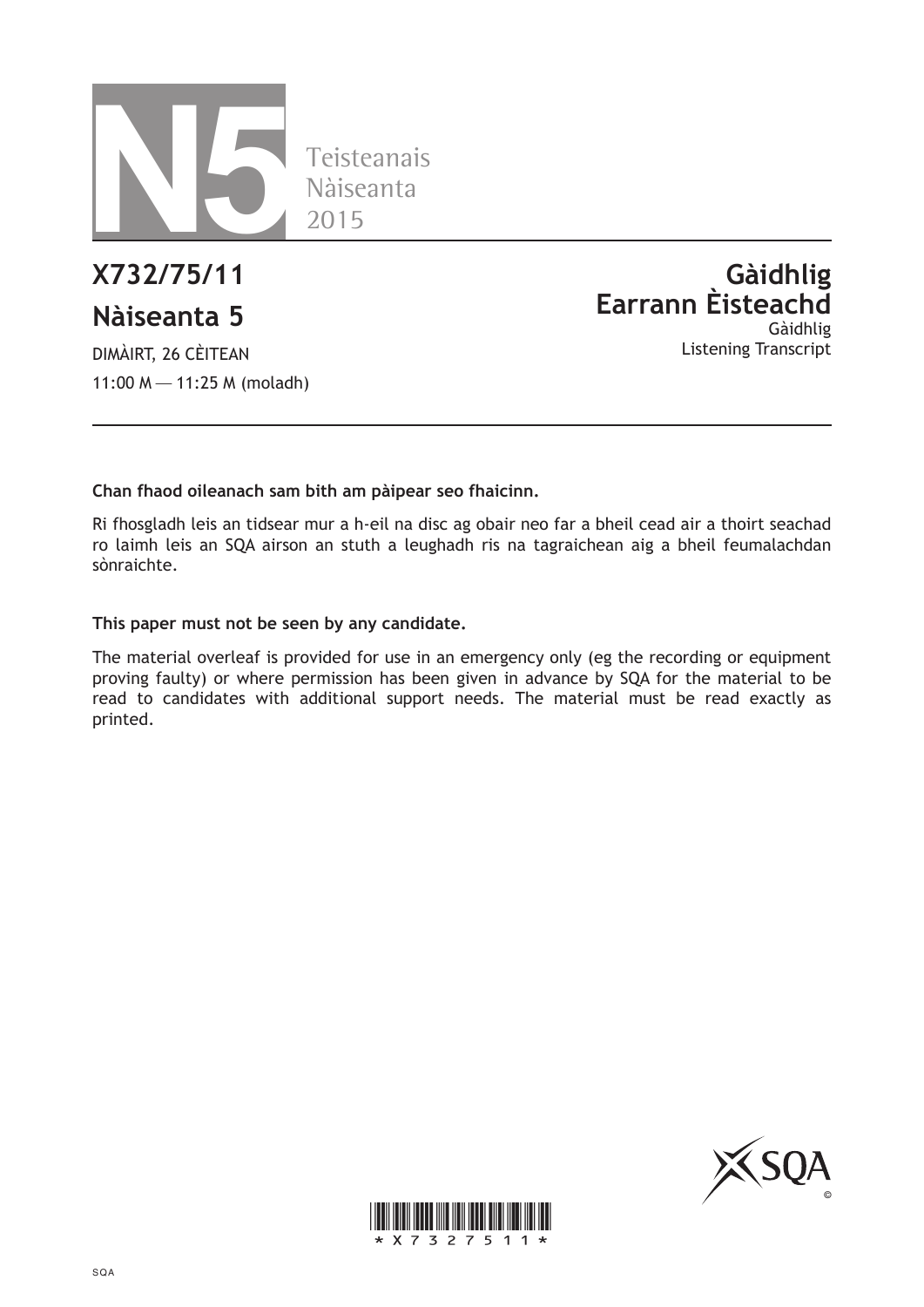### **Stiùiridhean airson leughadair(ean):**

Leugh a-mach an earrann dà thuras, le còig mionaidean eadar gach turas.

Far a bheil stiuiridhean airson leughadh air an aontachadh ro laimh, feumar boireannach airson earrann comharraichte le (b) agus fireannach airson (f); agus neach-teagaisg far a bheil (n-t).

### **Instructions to reader(s):**

Read the passage twice with an interval of 5 minutes between the two readings.

Where special arrangements have been agreed in advance to allow the reading of the material, those sections marked (b) should be read by a female speaker and those marked (f) by a male; those sections marked (n-t) should be read by the teacher.

**(n—t)** Cluinnidh tu earrann dà thuras, le còig mionaidean eadar gach turas. Mus cluinn thu an earrann, bidh aon mhionaid agad airson na ceistean a leughadh.

### **(***1 mionaid)***/(***1minute***)**

**(b/f)** Èistibh ris an earrainn a leanas a thàinig à prògram rèidio mu na Ceiltich:

Bha na Ceiltich sgapte air feadh mòran den Roinn Eòrpa o chionn còrr air dà mhìle bliadhna. 'S e daoine làidir, fiadhaich a bh' annta agus anns a' chumantas, bha iad àrd agus bàn nan coltas. Bha na Ròmanaich cumhachdach aig an àm sin agus bhiodh iad a' sabaid a chèile gu tric. Nuair a bhiodh na Ceiltich a' dol gu cath, bhiodh iad gan dèanamh fhèin cho grànda 's a b' urrainn dhaibh airson eagal am beatha a chur air an nàmhaid. Bhiodh iad a' cur peant air na h-aodainn aca agus stuth nam falt gus an tiormaicheadh e cruaidh agus biorach. Glè thric, bhiodh na boireannaich aca a' sabaid ri an taobh. Bha iadsan a cheart cho borb ri na fir fhèin!

Ach, a dh'aindeoin gun robh na Ceiltich fiadhaich, tha iad cuideachd air iomadh dìleab luachmhor fhàgail againn.

Bha iad comasach air obair ghrinn a dhèanamh len làmhan. Bha iad math air fighe agus bu toigh leotha a bhith a' cleachdadh tòrr dhathan san aodach aca. 'S dòcha gur ann à seo a thàinig na tartain a tha againn an-diugh.

A thuilleadh air sin, tha luchd-ealain an-diugh fhathast a' cleachdadh nan cumaidhean cruinn air an robh na Ceiltich cho dèidheil. Bidh na cumaidhean sin rim faicinn ann an seudan, mar as trice dèanta ann an airgead.

Bha na Ceiltich a' creidsinn gu mòr ann an rudan spioradail agus saobh-chràbhach, agus bhiodh iad a' gabhail comhairle bho na sagartan draoidheil dham biodh iad a' toirt tòrr urraim. Aig àm sònraichte den bhliadhna bhiodh iad a' feuchainn ri eagal a chur air na droch spioradan. Chan eil adhbhar sam bith nach creid sinn gur ann às a' chleachdadh sin a thàinig fasanan Oidhche Shamhna mar a tha iad againn an-diugh.

'S dòcha gur e ar cànan an rud as cudromaiche a dh'fhàg na Ceiltich againn. 'S ann bhuapa a thàinig na cànanan anns a' Chuimrigh, sa Bhreatainn Bhig, ann an Èirinn agus ann an ceàrnaidhean eile. 'S e cànan Ceilteach a tha sa Ghàidhlig fhèin.

Ged a tha còrr is dà mhìle bliadhna bho àm nan Ceilteach, tha sinn fhathast a' bruidhinn an aon seòrsa cànain, a' leantainn cuid de na h-aon chleachdaidhean agus a' gabhail tlachd anns na h-ealain Cheilteach.

**[CRÌOCH NA H-EARRANN]**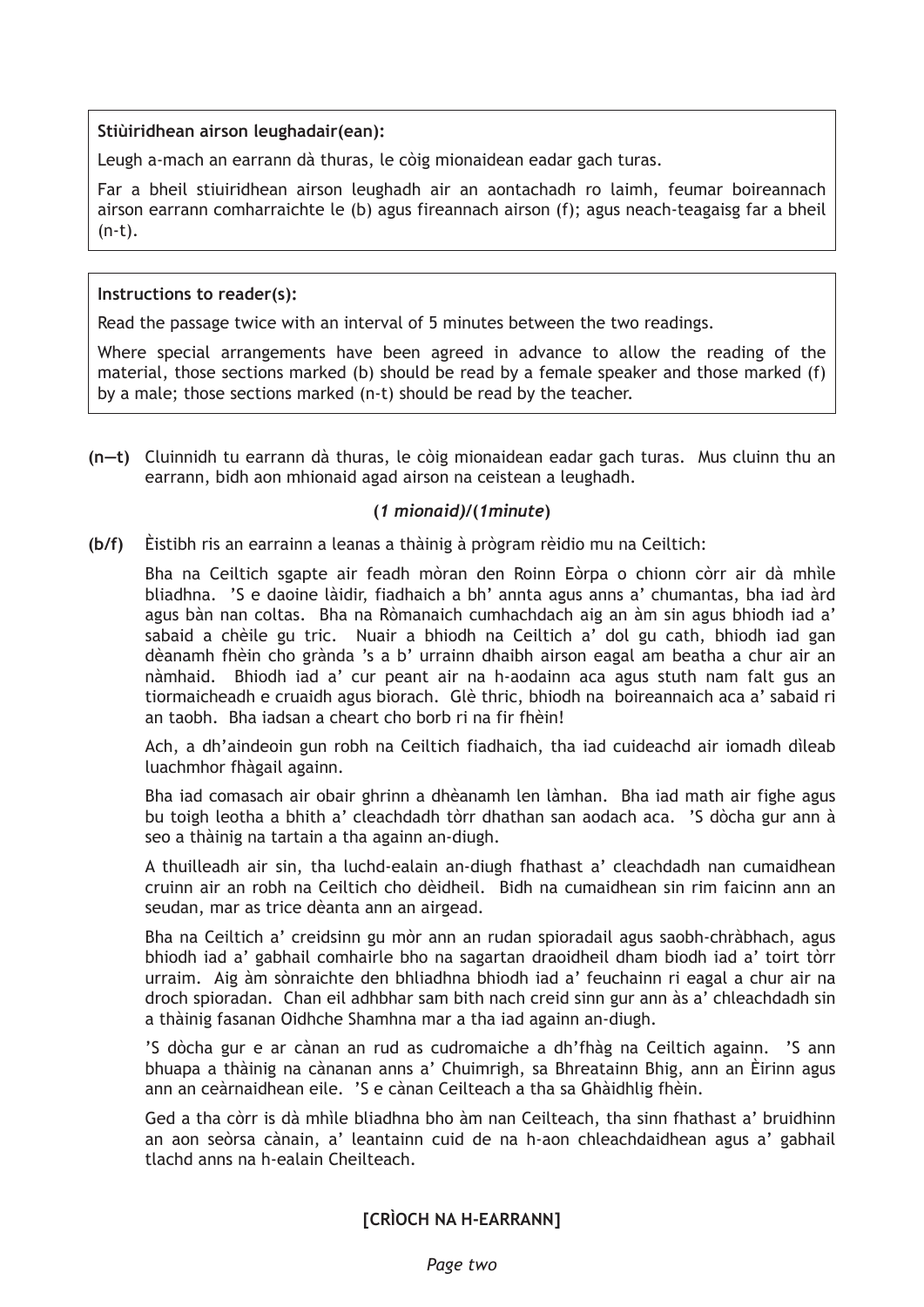|                                                                                                                      | FOR OFFICIAL USE<br>Teisteanais<br>Nàiseanta<br>2015 |                       |              | Comharra                                                        |          |
|----------------------------------------------------------------------------------------------------------------------|------------------------------------------------------|-----------------------|--------------|-----------------------------------------------------------------|----------|
| X732/75/02<br>Nàiseanta 5<br>DIMÀIRT, 26 CÈITEAN                                                                     |                                                      |                       |              | Leughadh agus Sgrìobhadh<br><b>Gàidhlig Reading and Writing</b> | Gàidhlig |
| $9:00 M - 10:40 M$<br>Lion na bogsaichean seo agus leugh na tha sgrìobhte gu h-ìosal.<br>Làn ainm sgoile no colaiste |                                                      |                       | <b>Baile</b> | 3<br>$\mathcal{P}$                                              | 5        |
| Ciad ainm(ean)                                                                                                       | Sloinneadh                                           |                       |              | Àireamh an<br>t-suidheachain                                    |          |
| Latha breith<br>Latha<br>Mìos                                                                                        | <b>Bliadhna</b>                                      | Àireamh an oileanaich |              |                                                                 |          |

**Comharran gu lèir — 50**

### **ROINN 1 — LEUGHADH — 30 comharran**

Leugh an earrann agus feuch na ceistean UILE. Sgrìobh do fhreagairtean gu soilleir anns na beàrnan san leabhran.

### **ROINN 2 — SGRÌOBHADH — 20 comharran**

Feuch AON cheist. Sgrìobh do fhreagairtean gu soilleir anns na beàrnan san leabhran.

Tha àite a bharrachd airson fhreagairtean aig deireadh an leabhrain seo. Ma chleachdas tu an t-àite sin, feumaidh tu àireamh na ceiste a tha thu a' freagairt a chomharrachadh gu soilleir.

Cleachd inc **gorm** no **dubh**.

Mus fàg thu seòmar na deuchainne, feumaidh tu an leabhran seo a thoirt don Fhreiceadan; mura dèan thu sin, dh'fhaodadh tu na comharran gu lèir airson a' phàipeir a chall.



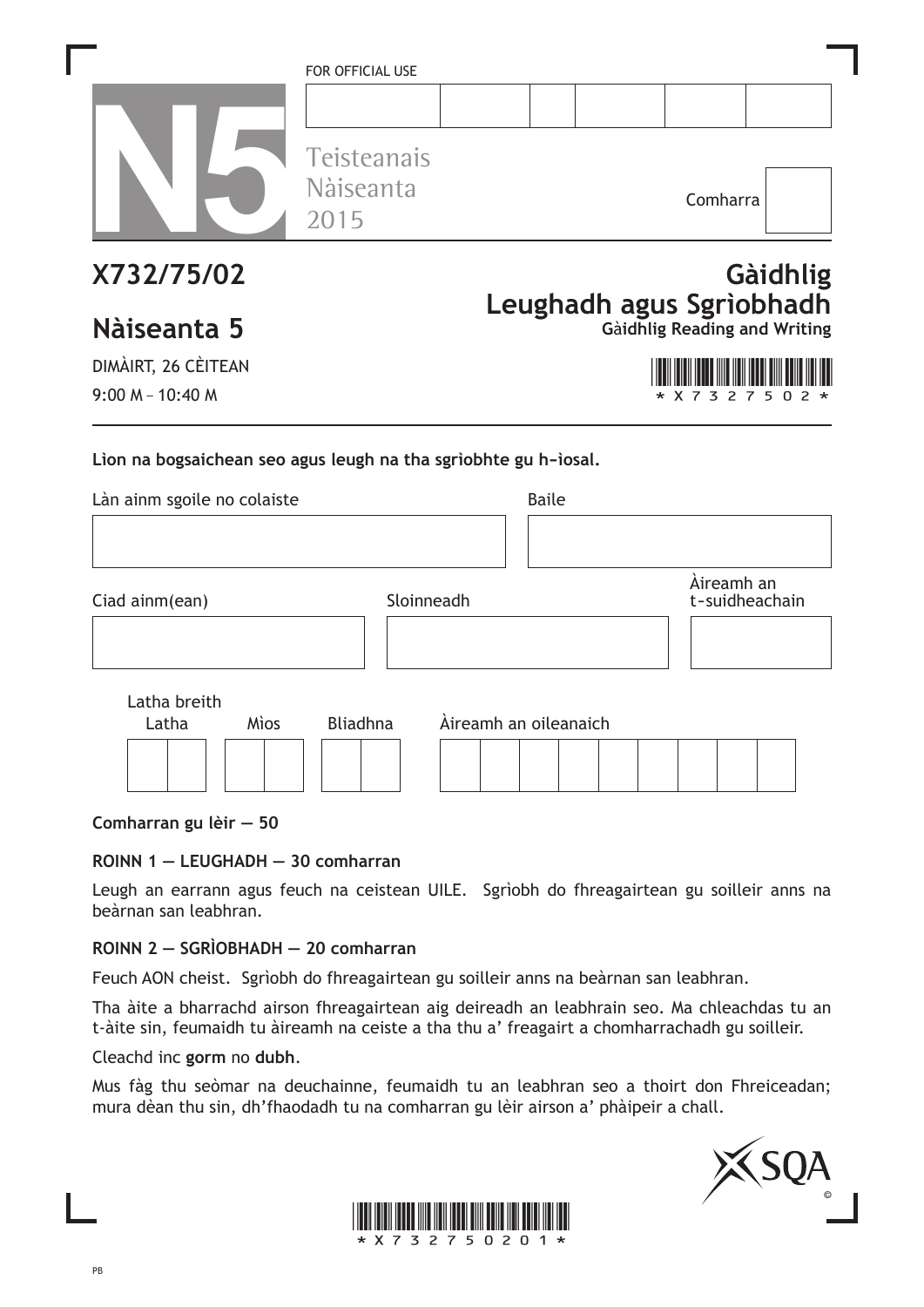### **COMHARRAN** | NA

### **ROINN 1 — LEUGHADH — 30 comharran Leugh an earrann agus feuch na ceistean UILE.**

*Tha an earrann a leanas ag innse dhuinn mu thachartas ainmeil a ghabhas àite ann am Breatainn gach bliadhna 's mun bhuaidh a tha aige air cultar an latha an-diugh***.**

### **Marathon Lunnainn**

Tha spòrs air a bhith aig cridhe cultar ann am Breatainn fad iomadh linn. Chaidh cuid de na spòrsan as motha a tha air sgaoileadh air feadh an t-saoghail a chruthachadh ann am Breatainn; goilf, ball-coise agus rugbaidh nam measg. Tha Breatainn cuideachd na dachaigh dha mòran de cho-fharpaisean eadar-nàiseanta an t-saoghail. 'S e glè bheag a tha cho cudromach ri Marathon Lunnainn ge-tà. Tha seo ri fhaicinn anns an àireimh mhòir de dhaoine a bhios a' gabhail pàirt (bidh mu cheathrad mìle neach a' ruith). Tha an rèis cuideachd gu math cudromach dha na milleanan de luchd-amhairc a bhios ga coimhead ri taobh na slighe. A bharrachd orra sin, bidh sluagh mor a' cumail sùil air an tachartas air an telebhisean nan dachaighean fhein.

Thòisich Marathon Lunnainn ann an 1981 agus, bhon uair sin, tha an tachartas air a bhith a' dol bho neart gu neart. Tha an rèis air a meas mar aon de na rèisean marathon as cudromaiche san t-saoghal le faisg air millean not ga thoirt seachad mar dhuaisean. Mar thoradh air inbhe na rèise agus na tha ri bhuannachadh, tha na ruitheadairean marathon as ainmeile air an t-saoghal air an tarraing ann. Tha fios aca gum bi na rèisean gu math luath ann an Lunnainn a chionn gu bheil slighe na rèise gu math còmhnard. Tha an rèis dualtach a bhith luath cuideachd air sgàth gu bheil i air a cumail sa Ghiblean mus tig teas an t-samhraidh. 'S i Paula Radcliffe an luth-chleasaiche Breatannach a b' fheàrr a shoirbhich san rèis. Ann an 2003 ruith ise na bu luaithe na ruith boireannach sam bith eile a-riamh ann an rèis mharathon. Chuir i crìoch air a' mharathon ann an dà uair a thìde 's cairteal.

Ach tha tòrr a bharrachd air farpais a' nochdadh anns an rèis. Tha an rèis air leth ainmeil airson na taic a tha i a' toirt do charthannas. Gu dearbh, 's e an tachartas bliadhnail as motha a tha a' togail airgead dha carthannas san t-saoghal. Chithear mòran a' ruith gach bliadhna ann an aodach annasach 's iad a' feuchainn ri airgead a thogail do dhiofar bhuidhnean. Chaidh mu chòig ceud millean not a chruinneachadh on a thòisich a' cho-fharpais bho chionn còrr 's trithead bliadhna.

Tha an rèis fosgailte dha daoine àbhaisteach a bharrachd air luchd-spòrs ainmeil. Bidh gu leòr ag amas air an rèis mar dùbhlan sònraichte a bhios romhpa an dèidh dhaibh a bhith ri trèanadh fad iomadh mìos. Tha mòran a' tilleadh bliadhna an dèidh bliadhna 's iad a' feuchainn ri dhol beagan nas luaithe na chaidh iad ron a sin. Gu dearbh, tha àireamh bheag de dhaoine air ruith gach bliadhna on a thòisich an rèis ann an 1981. Tha cuid a' cumail orra gus am bi iad gu math sean. Bha an duine a bu shine a ghabh pàirt a-riamh beagan 's ceud bliadhna a dh'aois!

Tha iomadh sgeulachd mhìorbhaileach eile ag èirigh às a' Mharathon agus, ann an 2003, thàinig Michael Watson gu aire an t-sluaigh ri linn na rèise. 'S e bogsair ainmeil a bha ann an Watson mus deach eanchainn a mhilleadh gu dona 's e a' sabaid an aghaidh Chris Eubank. Dh'fhàg seo e gun mhothachadh airson mìos 's e glè fhaisg air a' bhàs. Aig an àm sin bha na dotairean a bha ga fhrithealadh den



SGRÌOBH AN SEO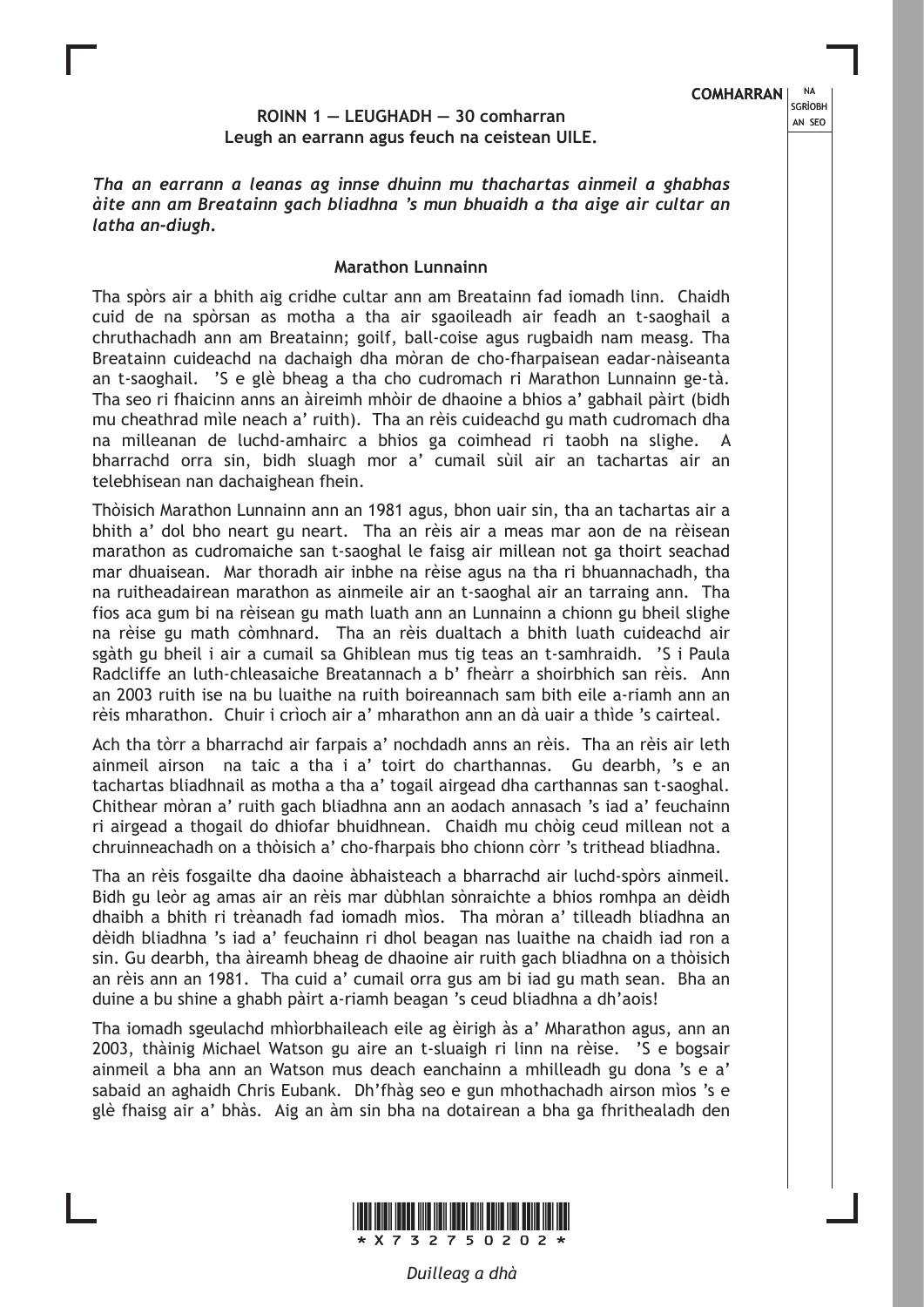bheachd nach deigheadh aige air coiseachd a-chaoidh. Chaidh mìosan seachad mus do bhruidhinn 's mus do ghluais e a-rithist. Bha aig Watson ri sia bliadhna a chur seachad ann an cathair-cuibhle mus b' urrainn dha fiù 's ceum no dhà a ghabhail. Chaidh sia bliadhna eile seachad mus robh e a' faireachdainn gun robh neart gu leòr aige gus pàirt a ghabhail sa mharathon. Thug Watson còrr 's sia latha mus do chrìochnaich e Marathon Lunnainn.

Ged a bha a h-uile co-fharpaiseach eile deiseil fada ron sin, bha sluagh mòr a' feitheamh ris aig an loidhne-deiridh 's iad a' dèanamh gàirdeachas mòr nuair a thàinig e fhèin 's Chris Eubank, a choisich am mìle mu dheireadh còmhla ris, nan sealladh.

**[Tionndaidh an duilleag**

NA **SGRÌOBH** AN SEO



*Duilleag a trì*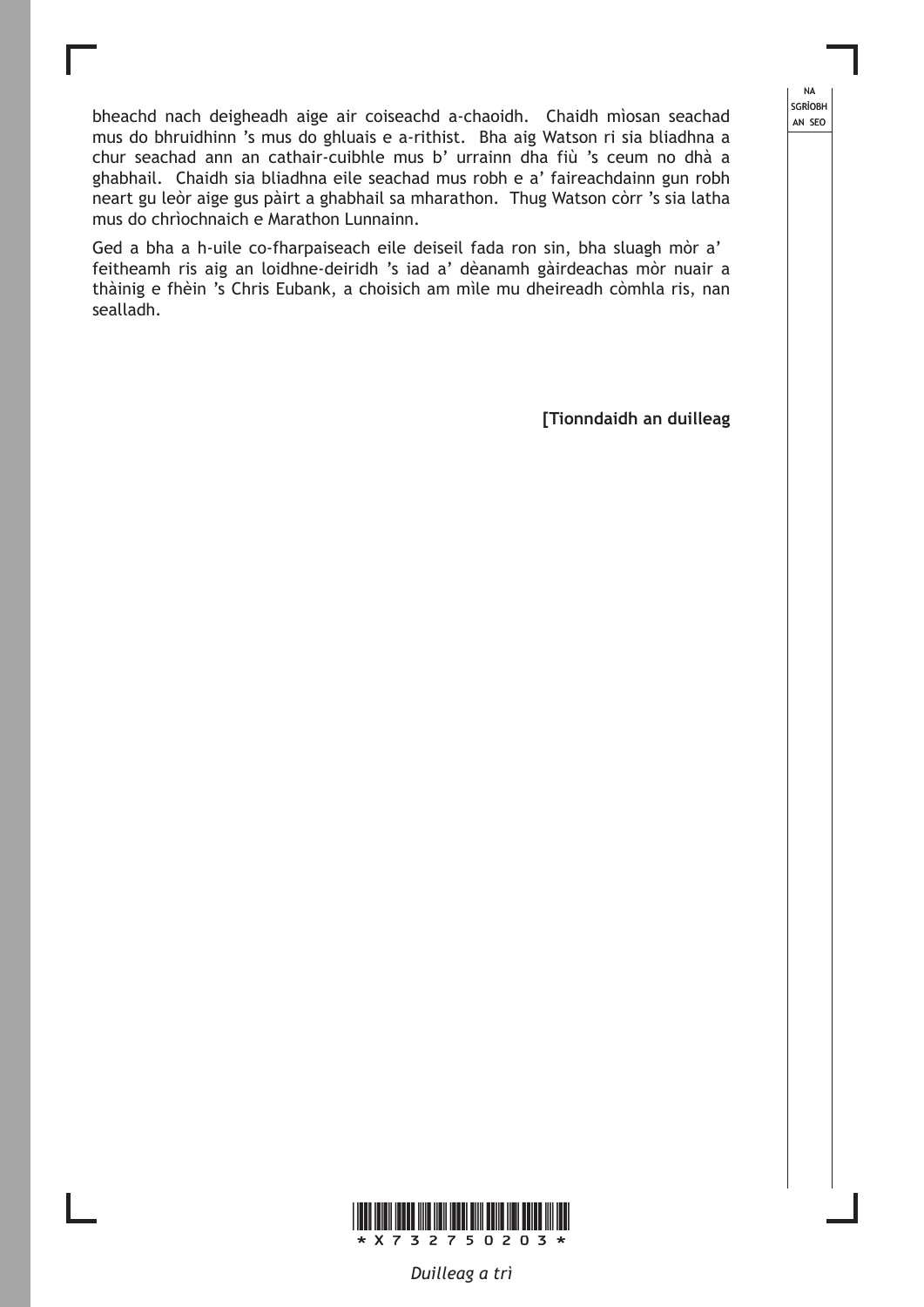|  | 1. (a) Dè am fiosrachadh a tha a' nochdadh gu bheil spòrs aig cridhe cultar<br>ann am Breatainn?                                                                                                                              | $\overline{2}$ |  |
|--|-------------------------------------------------------------------------------------------------------------------------------------------------------------------------------------------------------------------------------|----------------|--|
|  | the control of the control of the control of the control of the control of the control of the control of the control of the control of the control of the control of the control of the control of the control of the control |                |  |
|  |                                                                                                                                                                                                                               |                |  |
|  | (b) Dè tha a' dearbhadh nach eil mòran thachartasan spòrs ann am<br>Breatainn a tha cho cudromach ri Marathon Lunnainn?                                                                                                       | 3              |  |
|  | ,我们也不能在这里的时候,我们也不能在这里的时候,我们也不能会在这里的时候,我们也不能会在这里的时候,我们也不能会在这里的时候,我们也不能会在这里的时候,我们也                                                                                                                                              |                |  |
|  |                                                                                                                                                                                                                               |                |  |
|  |                                                                                                                                                                                                                               |                |  |
|  | 2. Carson a tha na ruitheadairean as fheàrr airson pàirt a ghabhail san rèis?                                                                                                                                                 | $\overline{2}$ |  |
|  |                                                                                                                                                                                                                               |                |  |
|  |                                                                                                                                                                                                                               |                |  |
|  |                                                                                                                                                                                                                               |                |  |
|  |                                                                                                                                                                                                                               |                |  |
|  |                                                                                                                                                                                                                               |                |  |

Ш

*Duilleag a ceithir*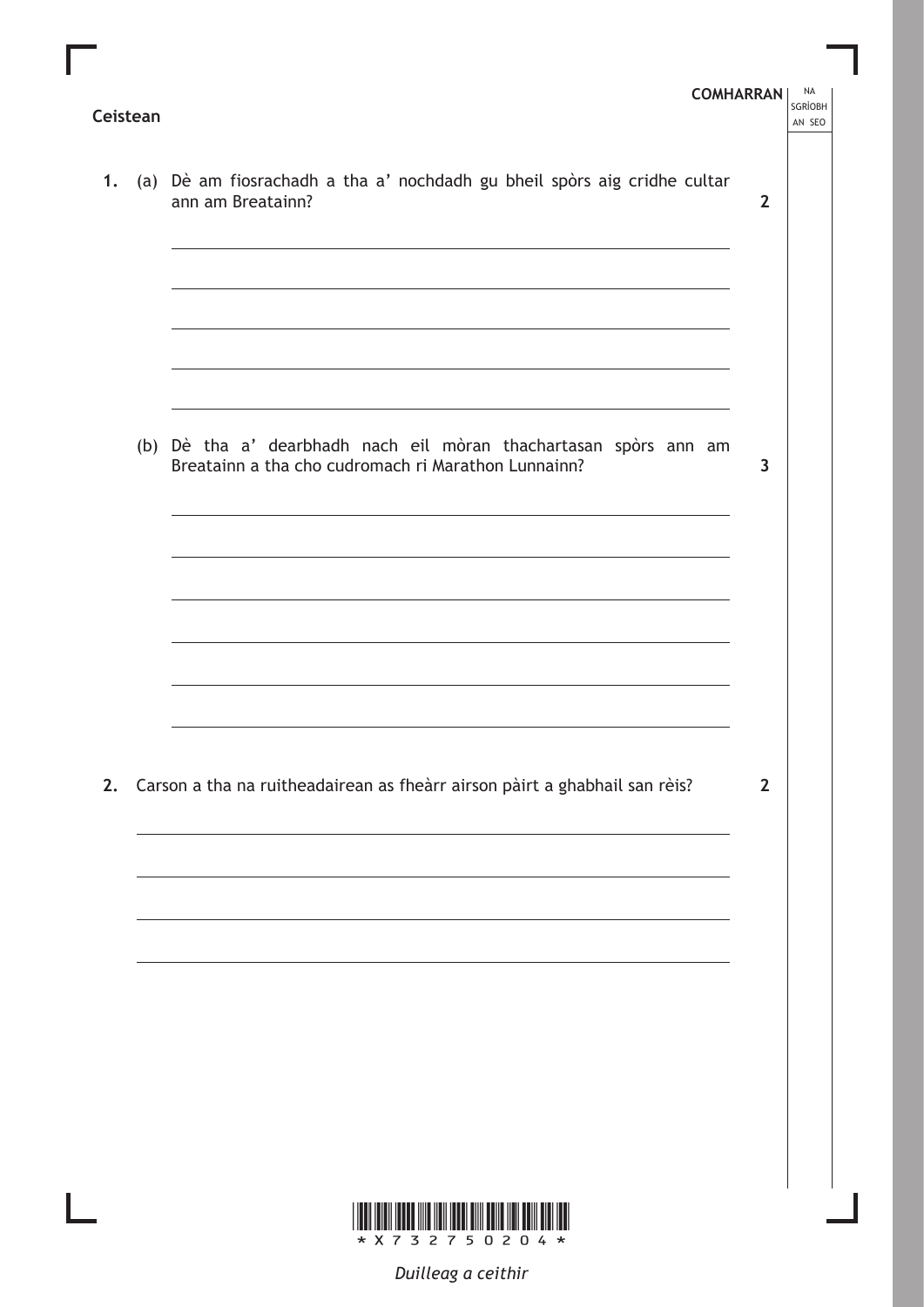| 3. Carson a tha rèisean ann an Lunnainn mar as trice luath?<br>,我们也不会有什么。""我们的人,我们也不会有什么?""我们的人,我们也不会有什么?""我们的人,我们也不会有什么?""我们的人,我们也不会有什么?""我们的人                                                                                                                                                                                                                                                                                                                                                                                                                                                                                                                          | <b>COMHARRAN</b><br>2 | <b>NA</b><br>SGRÌOBH<br>AN SEO |
|--------------------------------------------------------------------------------------------------------------------------------------------------------------------------------------------------------------------------------------------------------------------------------------------------------------------------------------------------------------------------------------------------------------------------------------------------------------------------------------------------------------------------------------------------------------------------------------------------------------------------------------------------------------------------|-----------------------|--------------------------------|
| ,我们也不会有什么。""我们的人,我们也不会有什么?""我们的人,我们也不会有什么?""我们的人,我们的人,我们的人,我们的人,我们的人,我们的人,我们的人,我<br>4. Thoir geàrr-chunntas air na rinn Paula Radcliffe ann an 2003.                                                                                                                                                                                                                                                                                                                                                                                                                                                                                                                     | $\overline{2}$        |                                |
| <u> 1989 - Johann Stoff, deutscher Stoff, der Stoff, der Stoff, der Stoff, der Stoff, der Stoff, der Stoff, der S</u><br>the control of the control of the control of the control of the control of the control of the control of the control of the control of the control of the control of the control of the control of the control of the control<br>5. Dè tha air innse dhuinn mun fheum a tha an rèis a' dèanamh do charthannas?<br>the control of the control of the control of the control of the control of the control of the control of the control of the control of the control of the control of the control of the control of the control of the control | $\overline{2}$        |                                |
| the control of the control of the control of the control of the control of the control of                                                                                                                                                                                                                                                                                                                                                                                                                                                                                                                                                                                |                       |                                |
| [Tionndaidh an duilleag                                                                                                                                                                                                                                                                                                                                                                                                                                                                                                                                                                                                                                                  |                       |                                |
|                                                                                                                                                                                                                                                                                                                                                                                                                                                                                                                                                                                                                                                                          |                       |                                |
|                                                                                                                                                                                                                                                                                                                                                                                                                                                                                                                                                                                                                                                                          |                       |                                |
| <u> III maanda ka mid maalaa ka mid maa</u><br>Ш<br>* X 7 3 2 7 5 0 2 0 5 *                                                                                                                                                                                                                                                                                                                                                                                                                                                                                                                                                                                              |                       |                                |

*Duilleag a coig*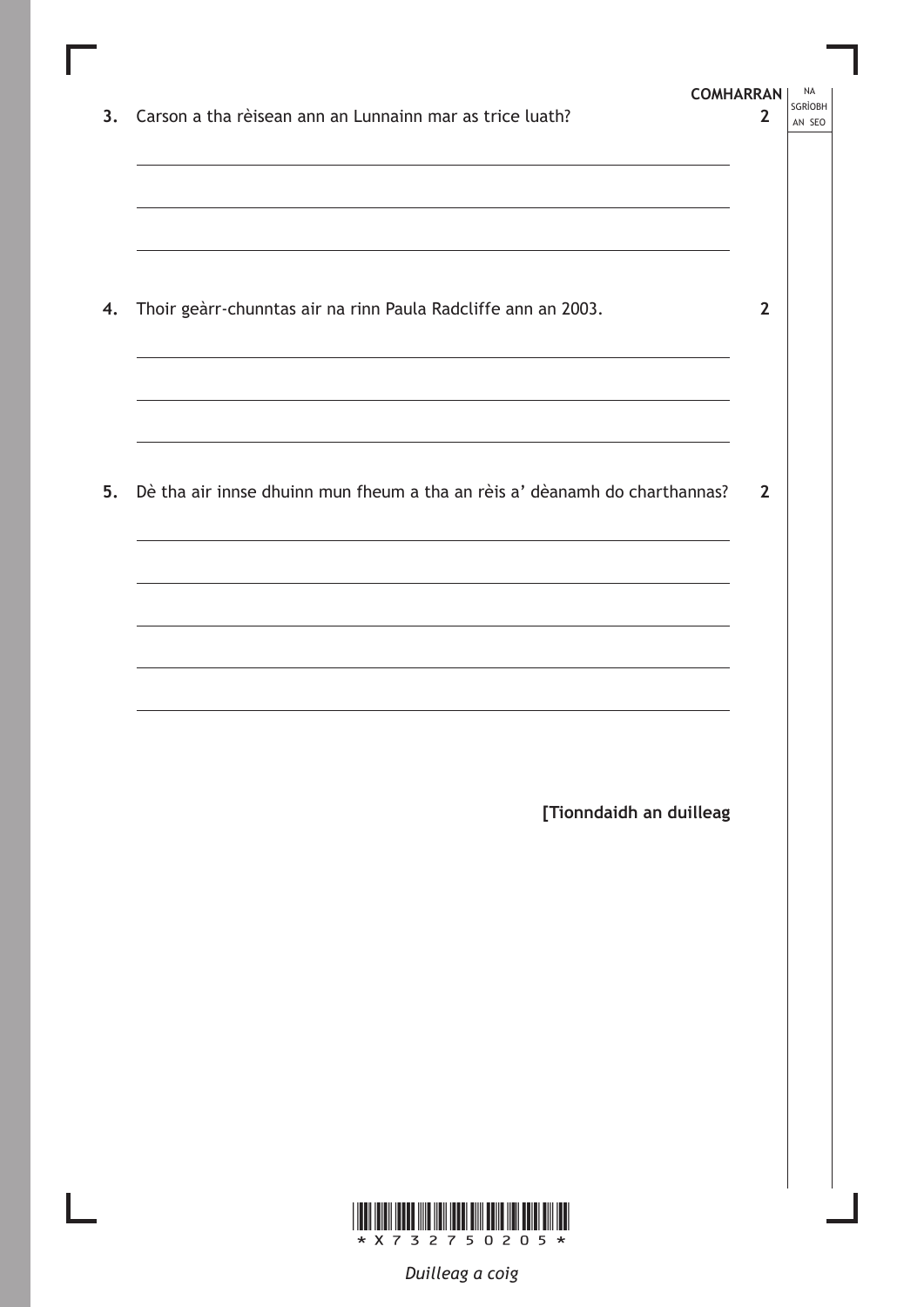|    | <b>COMHARRAN</b>                                                                                                                                                                                                              | <b>NA</b><br><b>SGRÌOBH</b> |  |
|----|-------------------------------------------------------------------------------------------------------------------------------------------------------------------------------------------------------------------------------|-----------------------------|--|
| 6. | (a) Inns mu dhà rud a tha 'daoine àbhaisteach' ag iarraidh às an rèis.                                                                                                                                                        | AN SEO<br>$\overline{2}$    |  |
|    |                                                                                                                                                                                                                               |                             |  |
|    |                                                                                                                                                                                                                               |                             |  |
|    |                                                                                                                                                                                                                               |                             |  |
|    |                                                                                                                                                                                                                               |                             |  |
|    | the control of the control of the control of the control of the control of the control of the control of the control of the control of the control of the control of the control of the control of the control of the control |                             |  |
|    |                                                                                                                                                                                                                               |                             |  |
|    | (b) Inns mu chuid aig a bheil eachdraidh shònraichte anns an rèis.                                                                                                                                                            | $\overline{2}$              |  |
|    |                                                                                                                                                                                                                               |                             |  |
|    |                                                                                                                                                                                                                               |                             |  |
|    |                                                                                                                                                                                                                               |                             |  |
|    |                                                                                                                                                                                                                               |                             |  |
| 7. | (a) Thoir geàrr-chunntas air cho dona 's a bha Micheal Watson air a leòn.                                                                                                                                                     | $\overline{\bf 4}$          |  |
|    |                                                                                                                                                                                                                               |                             |  |
|    |                                                                                                                                                                                                                               |                             |  |
|    |                                                                                                                                                                                                                               |                             |  |
|    |                                                                                                                                                                                                                               |                             |  |
|    |                                                                                                                                                                                                                               |                             |  |
|    |                                                                                                                                                                                                                               |                             |  |
|    |                                                                                                                                                                                                                               |                             |  |
|    | (b) Carson nach b' urrainn do Watson pàirt a ghabhail anns a' Mharathon<br>airson ùine mhòr an dèidh na tubaiste?                                                                                                             | $\overline{2}$              |  |
|    |                                                                                                                                                                                                                               |                             |  |
|    |                                                                                                                                                                                                                               |                             |  |
|    |                                                                                                                                                                                                                               |                             |  |
|    |                                                                                                                                                                                                                               |                             |  |
|    |                                                                                                                                                                                                                               |                             |  |
|    |                                                                                                                                                                                                                               |                             |  |
|    |                                                                                                                                                                                                                               |                             |  |
|    |                                                                                                                                                                                                                               |                             |  |
|    | X 7 3 2 7 5 0 2 0 6<br>*<br>$\star$                                                                                                                                                                                           |                             |  |

Ш

 $\mathbb{L}$ 

*Duilleag a sia*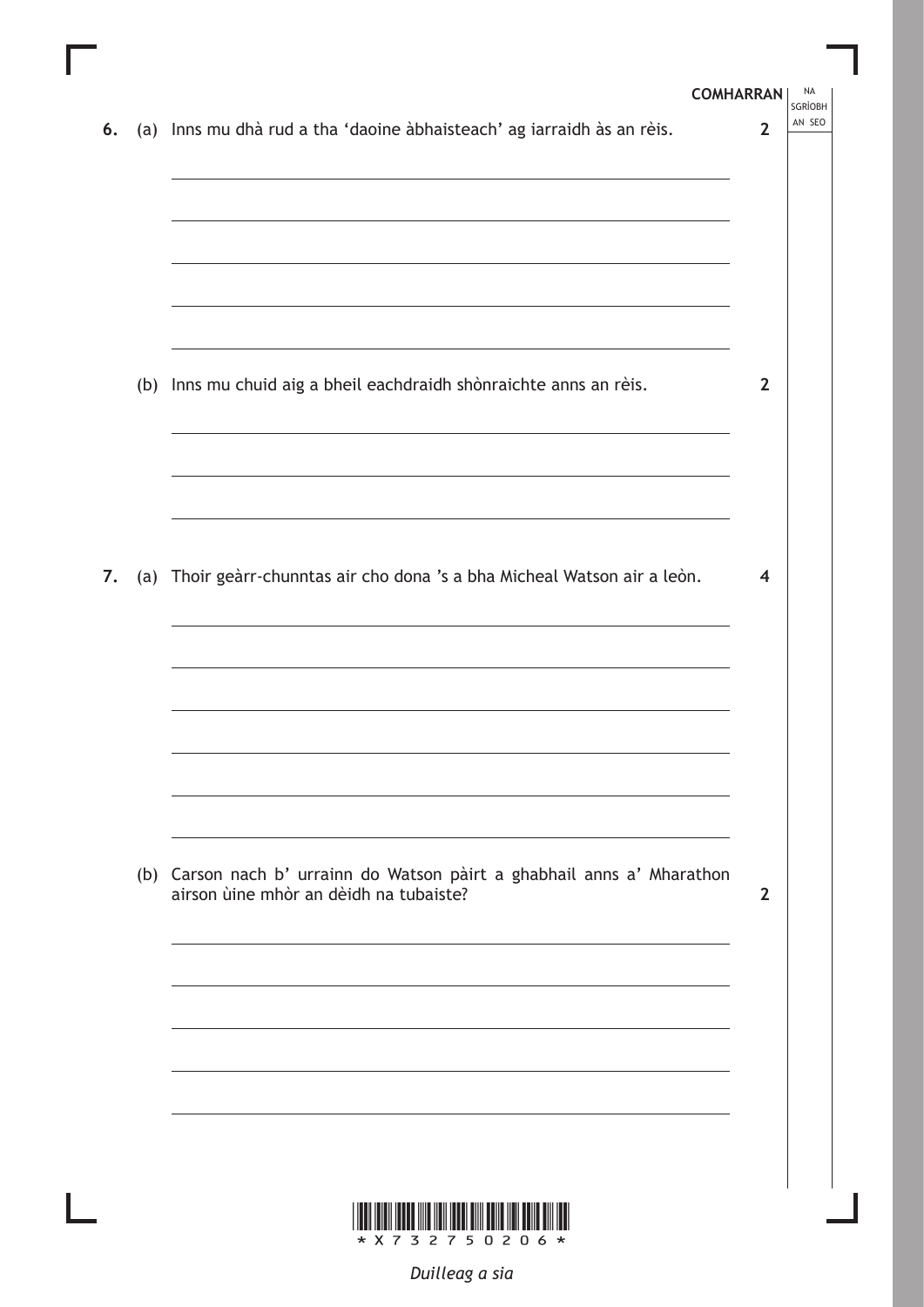|    | 7. (a' leantainn)                                                                                                                                                                                                                                                                                           | <b>COMHARRAN</b> | <b>NA</b><br><b>SGRÌOBH</b><br>AN SEO |
|----|-------------------------------------------------------------------------------------------------------------------------------------------------------------------------------------------------------------------------------------------------------------------------------------------------------------|------------------|---------------------------------------|
|    | (c) Dè tha a' dearbhadh dhuinn gun robh sgeulachd Michael Watson<br>cudromach dha sluagh Lunnainn aig an àm?                                                                                                                                                                                                | $\overline{3}$   |                                       |
|    | <u> 1989 - Andrea Station Barbara, actor a component de la componentación de la componentación de la componentaci</u>                                                                                                                                                                                       |                  |                                       |
|    | the control of the control of the control of the control of the control of the control of the control of the control of the control of the control of the control of the control of the control of the control of the control<br>(d) A bharrachd air gun robh e còmhla ris, saoil carson a tha Chris Eubank |                  |                                       |
|    | air ainmeachadh anns an t-seantans mu dheireadh?<br>the control of the control of the control of the control of the control of the control of the control of the control of the control of the control of the control of the control of the control of the control of the control                           | $\overline{2}$   |                                       |
|    | the control of the control of the control of the control of the control of the control of the control of the control of the control of the control of the control of the control of the control of the control of the control                                                                               |                  |                                       |
| 8. | Nad bheachd, dè na prìomh amasan a bha aig an earrainn?                                                                                                                                                                                                                                                     | $\overline{2}$   |                                       |
|    |                                                                                                                                                                                                                                                                                                             |                  |                                       |
|    | [Tionndaidh an duilleag                                                                                                                                                                                                                                                                                     |                  |                                       |
|    |                                                                                                                                                                                                                                                                                                             |                  |                                       |
|    |                                                                                                                                                                                                                                                                                                             |                  |                                       |

Г

*Duilleag a seachd*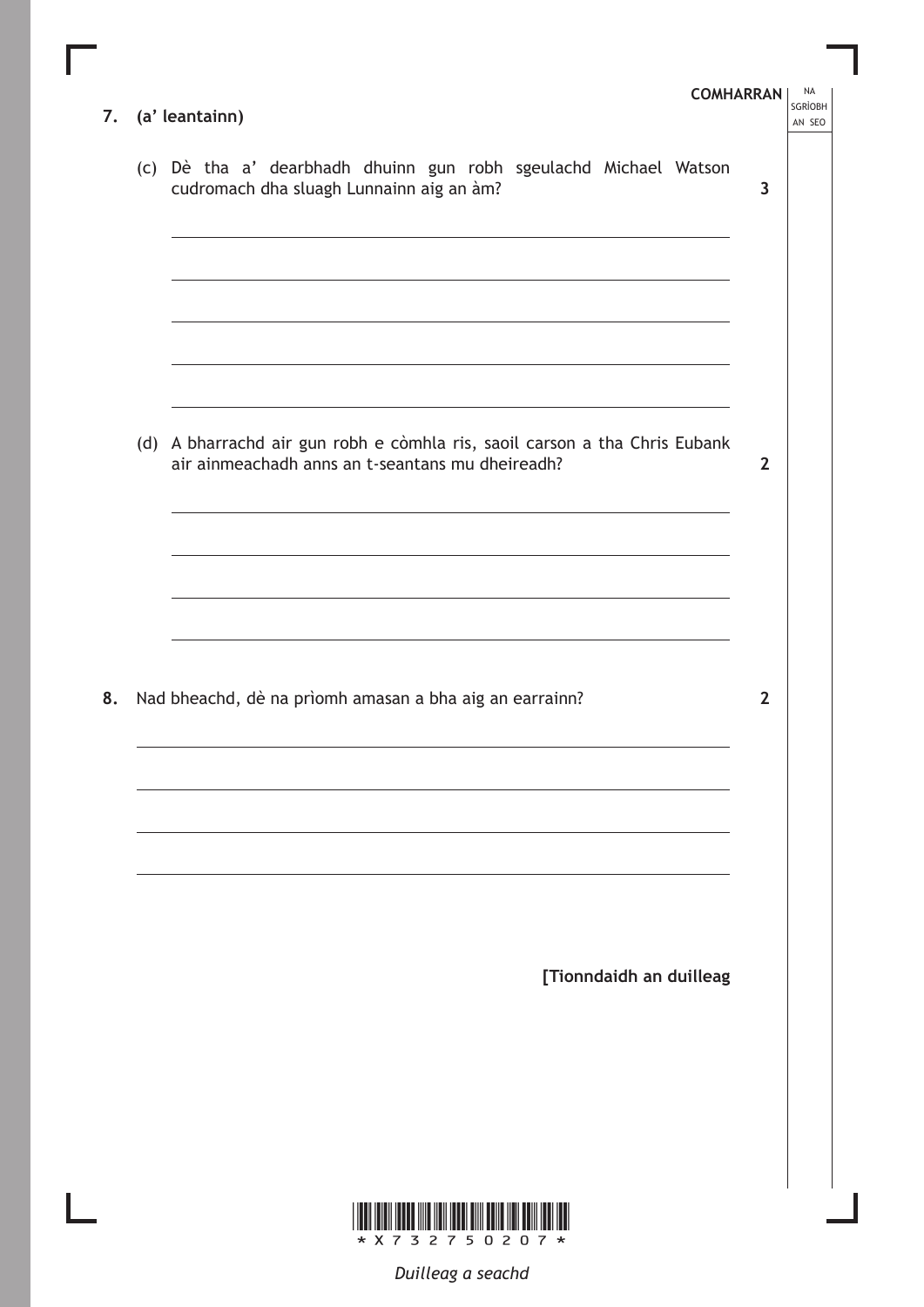### **ROINN 2 — SGRÌOBHADH — 20 comharran Feuch AON cheist.**

**COMHARRAN** | NA SGRÌOBH

- **1.** Sgrìobh mu phìos bàrdachd a tha thu air a sgrùdadh anns a' chùrsa Ghàidhlig. Seall mar a chleachd am bàrd diofar sgilean-sgrìobhaidh gus a' bhàrdachd a dhèanamh inntinneach.
- **2.** Tagh prògram no film Gàidhlig a chòrd riut gu mòr. Inns dè rinn e cho soirbheachail.
- **3.** Tha thu air a bhith a' rannsachadh cuspair a tha ceangailte ri cultar na Gàidhlig. Sgrìobh aiste mun chuspair sin.

Dh'fhaodadh tu togail air na puingean seo:

Carson a bha ùidh agad fhèin anns a' chuspair?

Dè na dòighean a chleachd thu airson an cuspair a rannsachadh?

Dè na co-dhùnaidhean chun an tàinig thu aig a' cheann thall?

- **4.** Tha dràma no sgriopt mar as trice soirbheachail seach gu bheil iad cho coltach ri suidheachadh a tha fìor. Sgrìobh mu dhràma air a bheil thu fhèin eòlach agus inns mar a tha e coltach no eu-coltach ri beatha fhèin. Mìnich mar a rinn seo diofar dhut anns an dràma.
- **5.** Inns mu nobhail no sgeulachd ghoirid a leugh thu far an robh car aig an deireadh. Beachdaich air carson a rinn an t-ùghdar seo agus inns ciamar a rinn seo an sgeulachd na b' fheàrr dhut.



*Duilleag a h-ochd*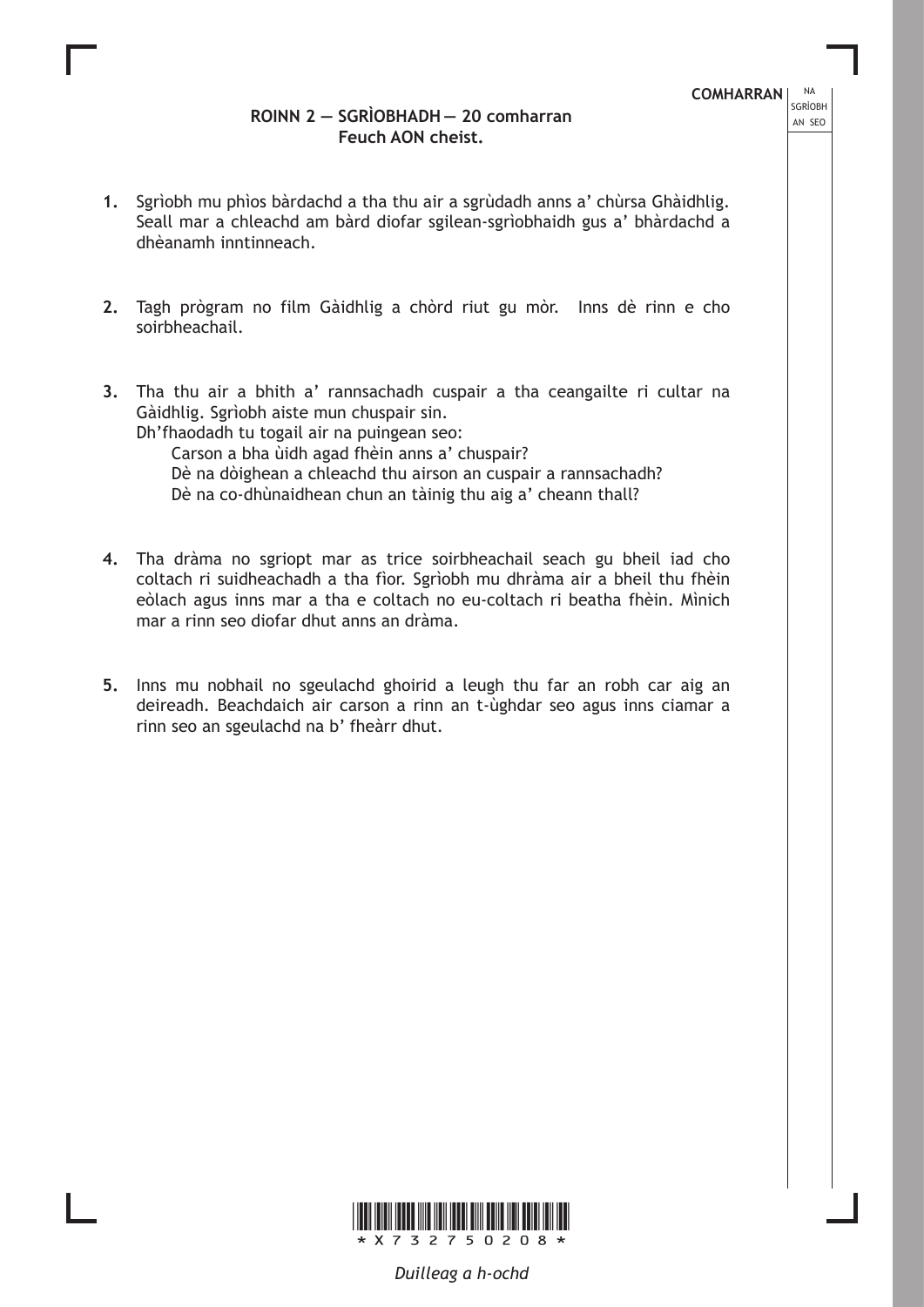| ÀITE FHREAGAIRT AIRSON ROINN 2 | <b>NA</b><br><b>COMHARRAN</b><br>SGRÌOBH<br>AN SEO |
|--------------------------------|----------------------------------------------------|
|                                |                                                    |
|                                |                                                    |
|                                |                                                    |
|                                |                                                    |
|                                |                                                    |
|                                |                                                    |
|                                |                                                    |
|                                |                                                    |
|                                |                                                    |
|                                |                                                    |
|                                |                                                    |
|                                |                                                    |
|                                |                                                    |
|                                |                                                    |
|                                |                                                    |
|                                |                                                    |
|                                |                                                    |
|                                |                                                    |
|                                |                                                    |

Duilleag a naoi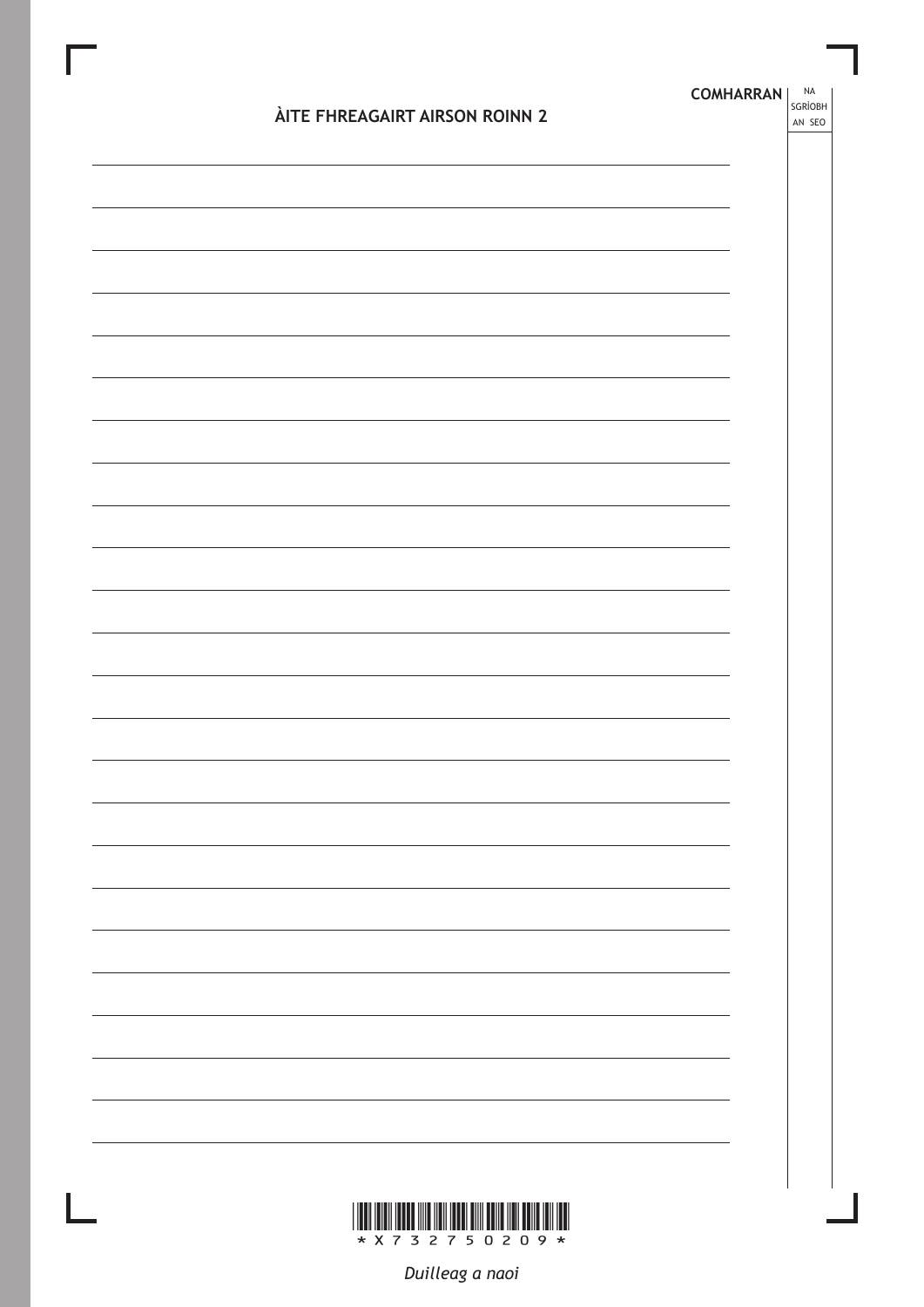|                                               | <b>COMHARRAN</b> | <b>NA</b><br>SGRÌOBH |
|-----------------------------------------------|------------------|----------------------|
| ÀITE FHREAGAIRT AIRSON ROINN 2 (a' leantainn) |                  | AN SEO               |
|                                               |                  |                      |
|                                               |                  |                      |
|                                               |                  |                      |
|                                               |                  |                      |
|                                               |                  |                      |
|                                               |                  |                      |
|                                               |                  |                      |
|                                               |                  |                      |
|                                               |                  |                      |
|                                               |                  |                      |
|                                               |                  |                      |
|                                               |                  |                      |
|                                               |                  |                      |
|                                               |                  |                      |
|                                               |                  |                      |
|                                               |                  |                      |
|                                               |                  |                      |
|                                               |                  |                      |
|                                               |                  |                      |
|                                               |                  |                      |
| * X 7 3 2 7 5 0 2 1 0 *                       |                  |                      |

Duilleag a deich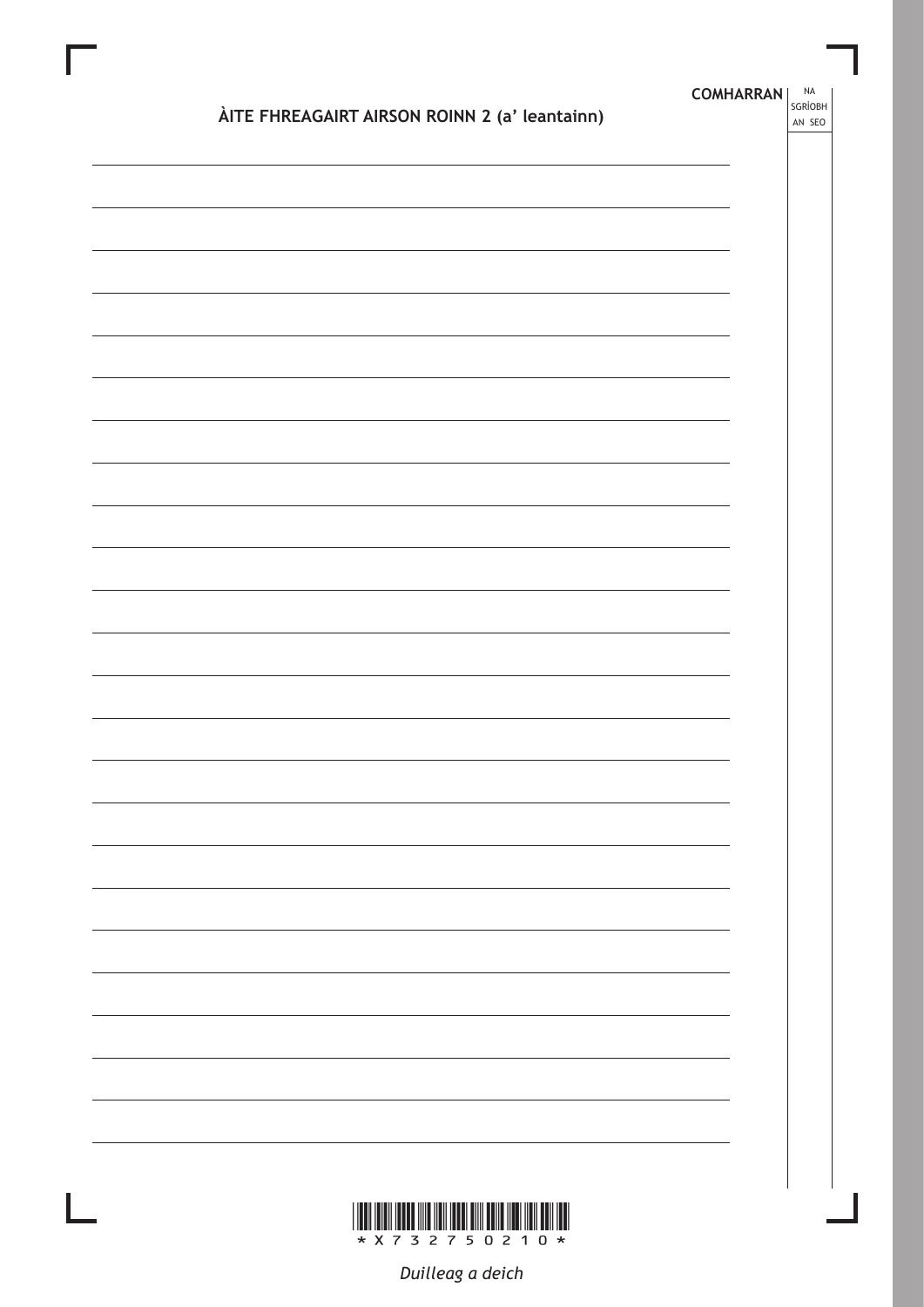| ÀITE FHREAGAIRT AIRSON ROINN 2 (a' leantainn) | <b>COMHARRAN</b> | NA<br>SGRÌOBH<br>AN SEO |
|-----------------------------------------------|------------------|-------------------------|
|                                               |                  |                         |
|                                               |                  |                         |
|                                               |                  |                         |
|                                               |                  |                         |
|                                               |                  |                         |
|                                               |                  |                         |
|                                               |                  |                         |
|                                               |                  |                         |
|                                               |                  |                         |
|                                               |                  |                         |
|                                               |                  |                         |
|                                               |                  |                         |
|                                               |                  |                         |
|                                               |                  |                         |
|                                               |                  |                         |
|                                               |                  |                         |
|                                               |                  |                         |
|                                               |                  |                         |

 $\begin{array}{c} \hline \end{array}$ 

Duilleag a h-aon deug

[Tionndaidh an duilleag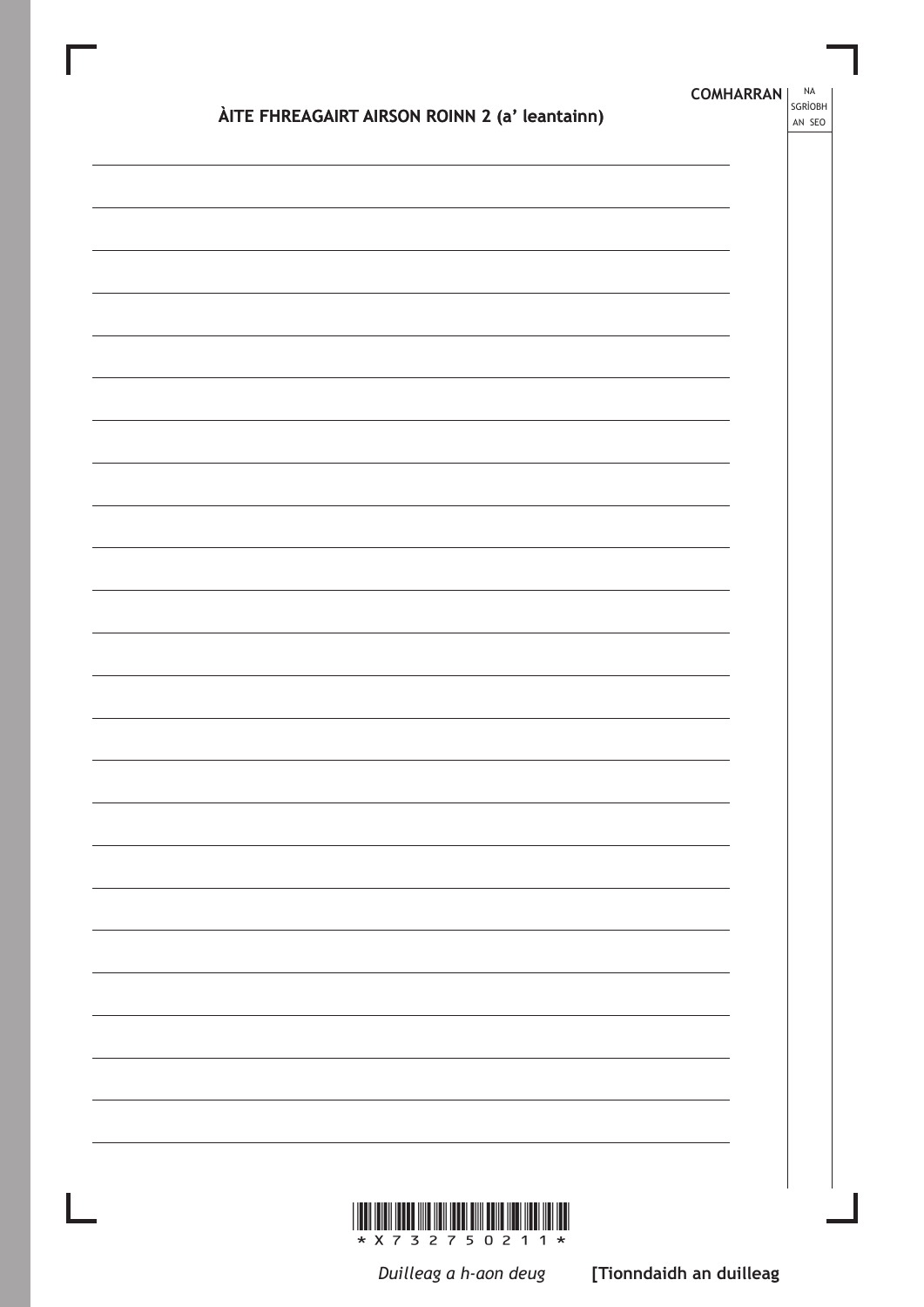| ÀITE FHREAGAIRT AIRSON ROINN 2 (a' leantainn) | <b>COMHARRAN</b> | <b>NA</b><br>SGRÌOBH<br>AN SEO |
|-----------------------------------------------|------------------|--------------------------------|
|                                               |                  |                                |
|                                               |                  |                                |
|                                               |                  |                                |
|                                               |                  |                                |
|                                               |                  |                                |
|                                               |                  |                                |
|                                               |                  |                                |
|                                               |                  |                                |
|                                               |                  |                                |
|                                               |                  |                                |
|                                               |                  |                                |
|                                               |                  |                                |
|                                               |                  |                                |
|                                               |                  |                                |
|                                               |                  |                                |
|                                               |                  |                                |
|                                               |                  |                                |
|                                               |                  |                                |
| [CRÌOCH A' PHÀIPEIR]                          |                  |                                |
|                                               |                  |                                |



Duilleag a dhà dheug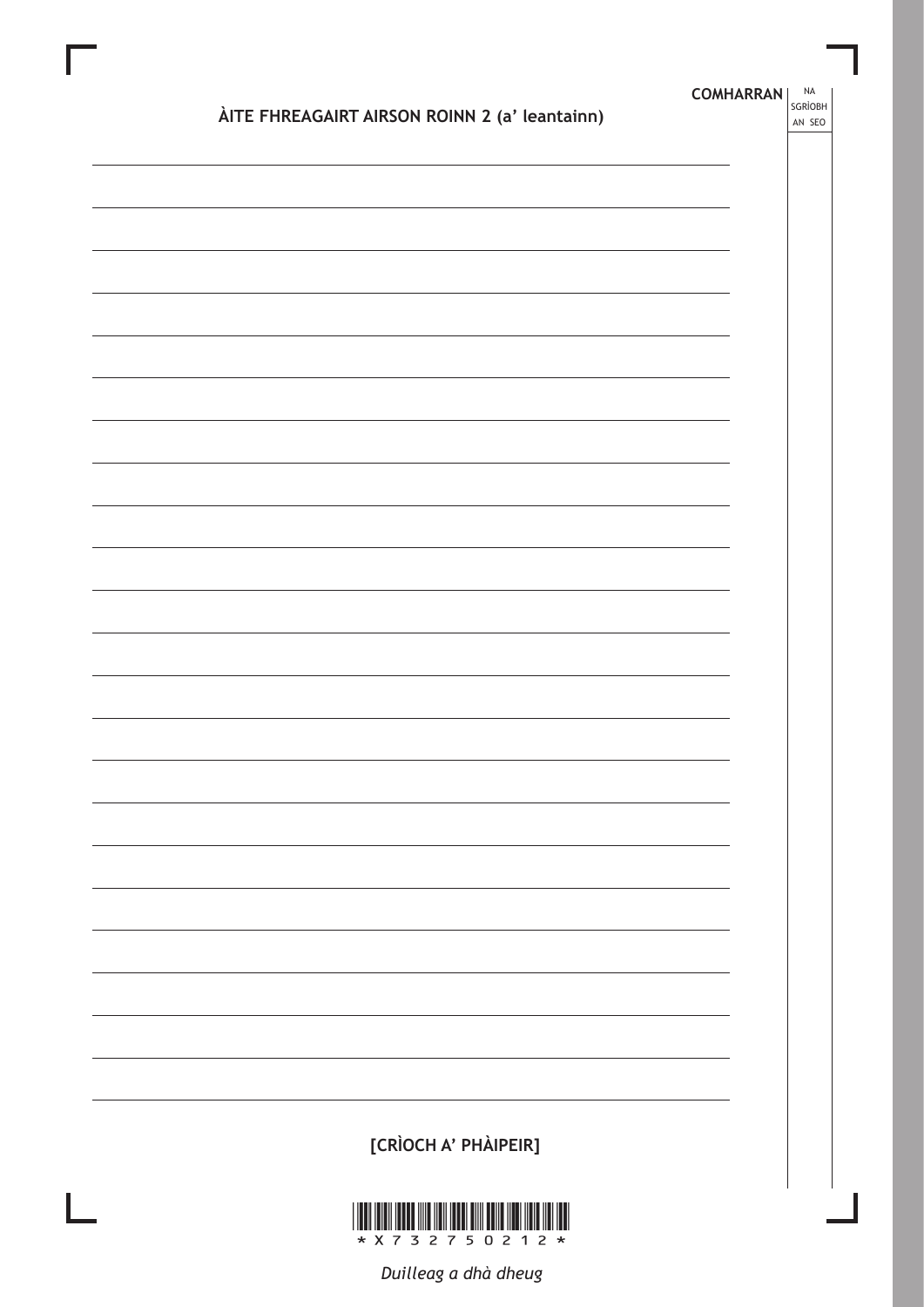### ÀITE BHARRACHD AIRSON FHREAGAIRTEAN

**COMHARRAN** SGRÌOBH

AN SEO



Duilleag a tri deug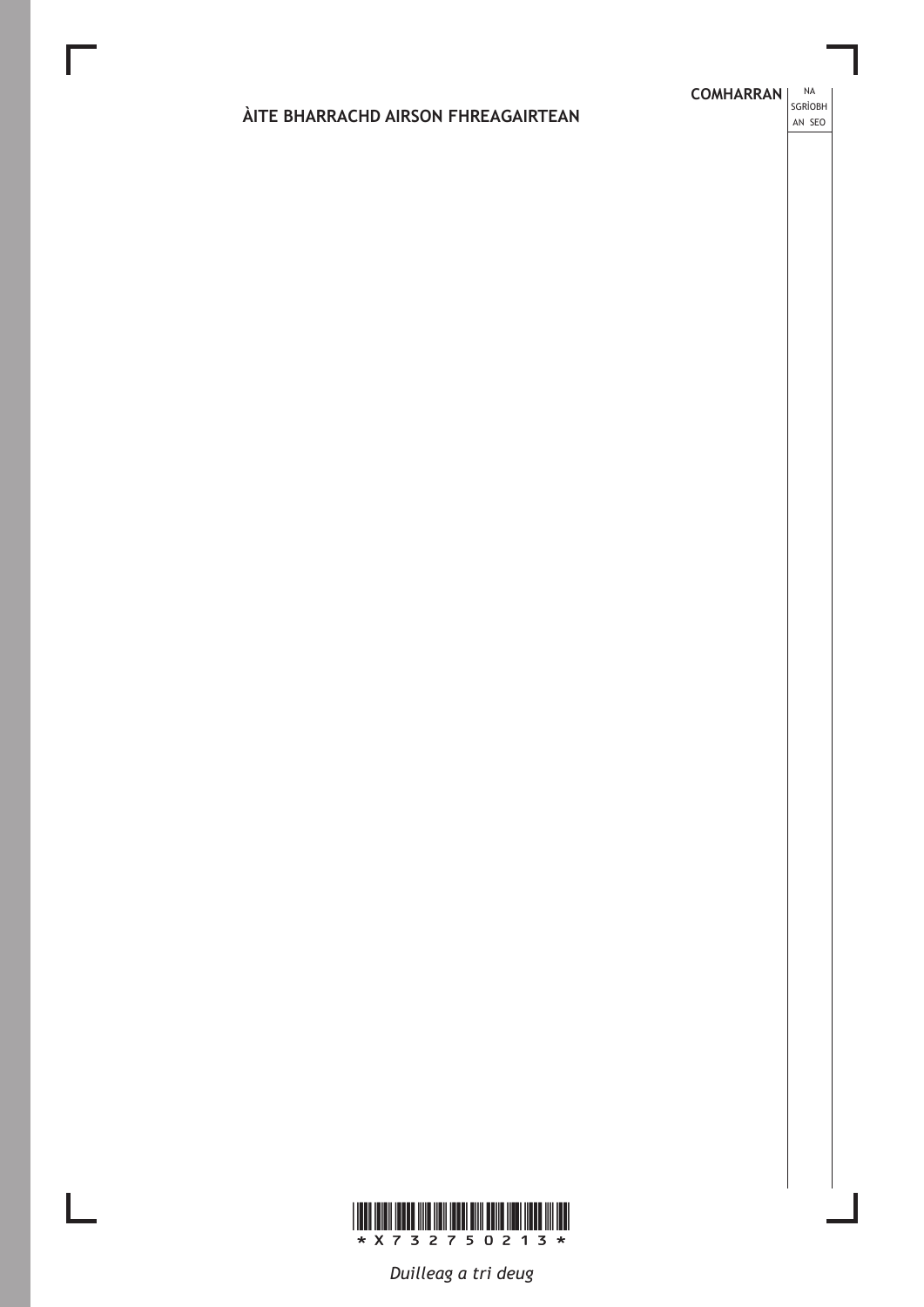ÀITE BHARRACHD AIRSON FHREAGAIRTEAN



L

Duilleag a deithir deug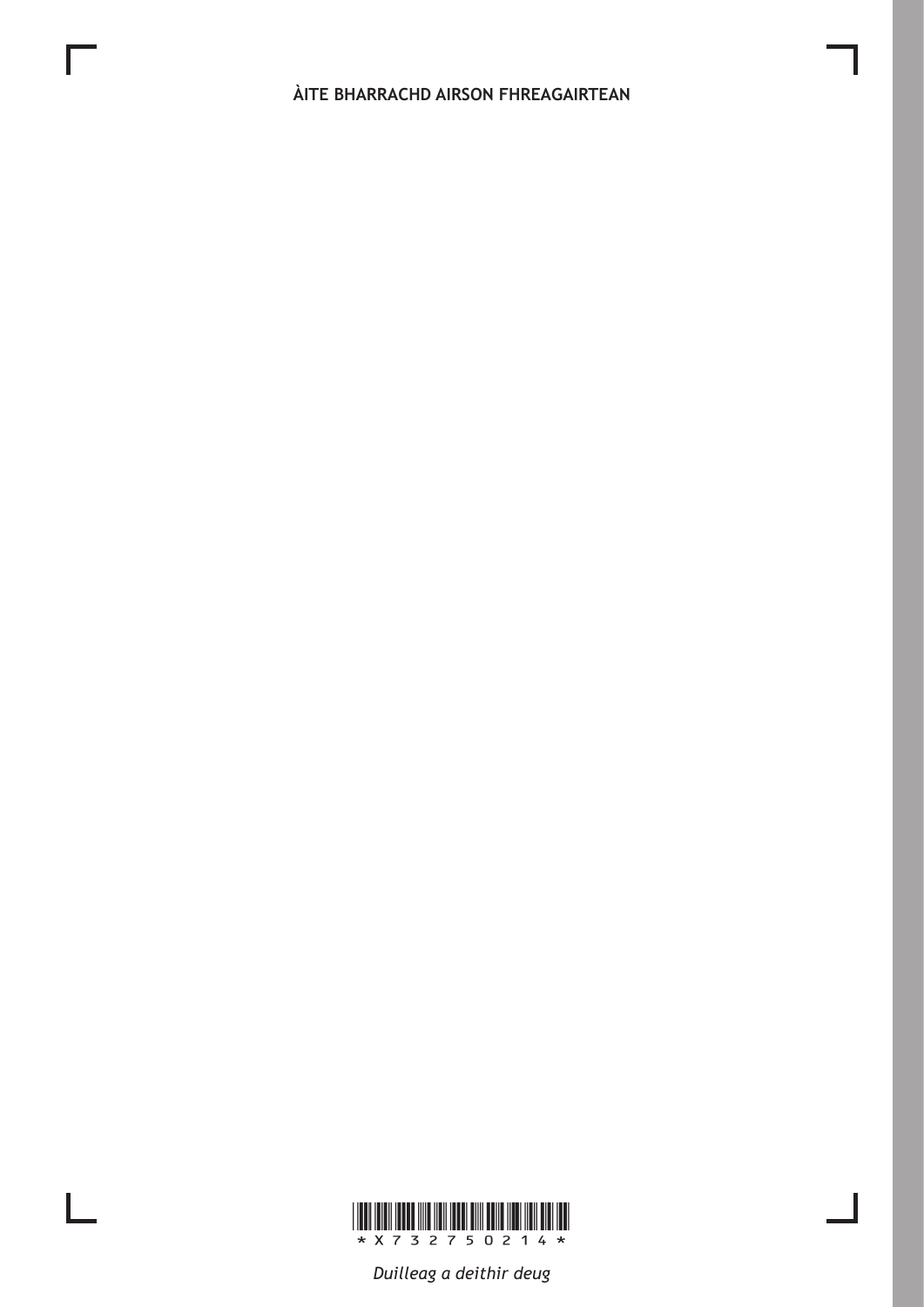[DUILLEAG BHÀN]

NA SGRÌOBH AIR AN DUILLEIG SEO



 $\mathbb{L}$ 

Duilleag a coig deug